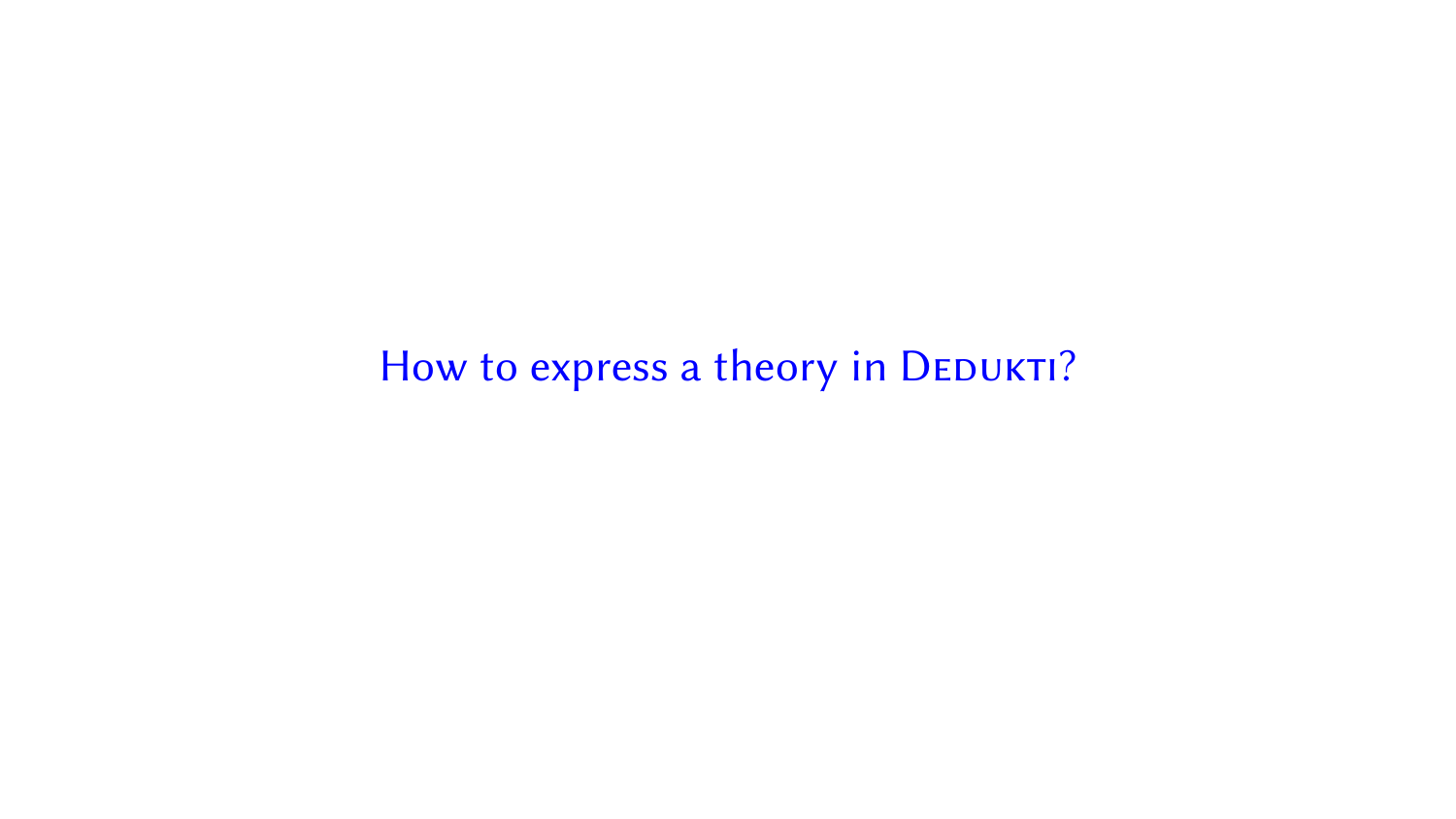# A logical framework

The implementations of DEDUKTI: DKCHECK, LAMBDAPI, KOCHECK... are not proof-checkers specific to one theory (the Calculus of constructions, Set theory...)

But logical frameworks, where you can define your own theory (like Predicate logic)

Define your theory

 $\triangleright$  Check proofs expressed in this theory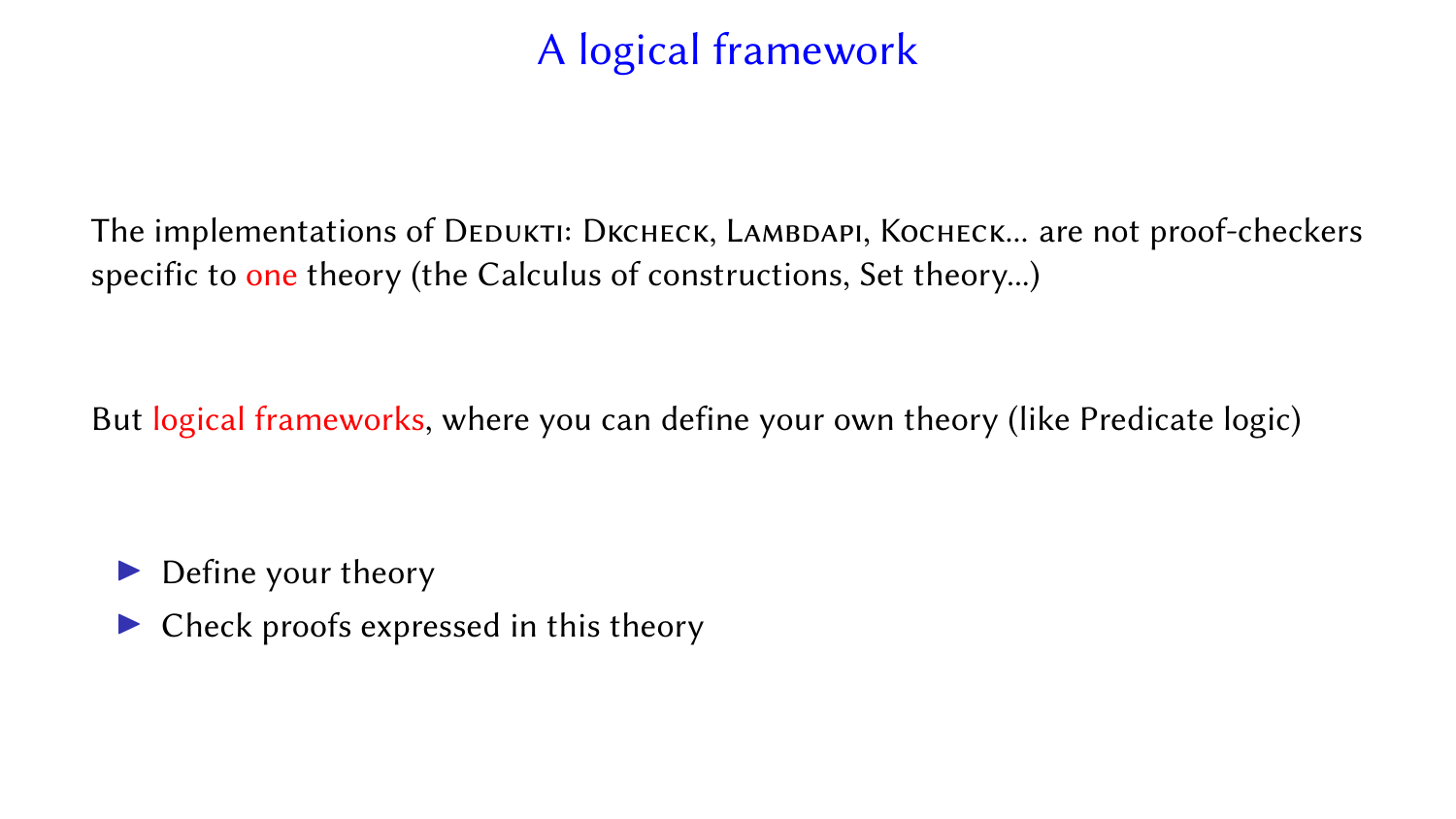# Beyond Predicate logic

Logical frameworks: λ-Prolog, Isabelle, The Edinburgh logical framework, Pure type systems, Deduction modulo theory, Ecumenical logic

**In DEDUKTI** 

- Function symbols can bind variables (like in  $\lambda$ -Prolog, Isabelle, The Edinburgh logical framework)
- $\triangleright$  Proofs are terms (like in The Edinburgh logical framework)
- Deduction and computation are mixed (like in Deduction modulo theory)
- Both constructive and classical proofs can be expressed (like in Ecumenical logic)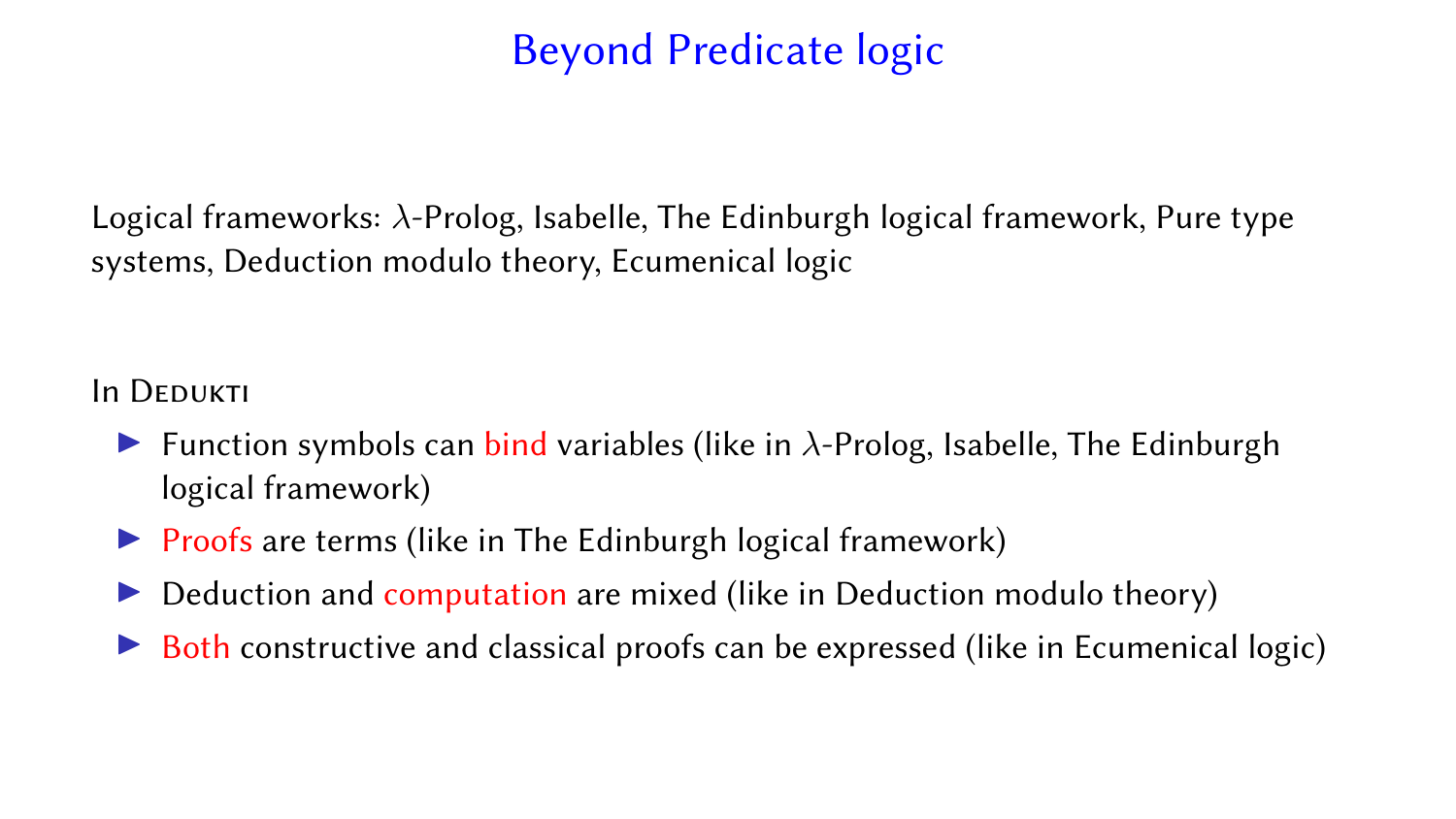# The two features of DEDUKTI

DEDUKTI is a typed  $\lambda$ -calculus with

- $\blacktriangleright$  Dependent types
- $\blacktriangleright$  Computation rules

No typing rules today, but illustration of these features with examples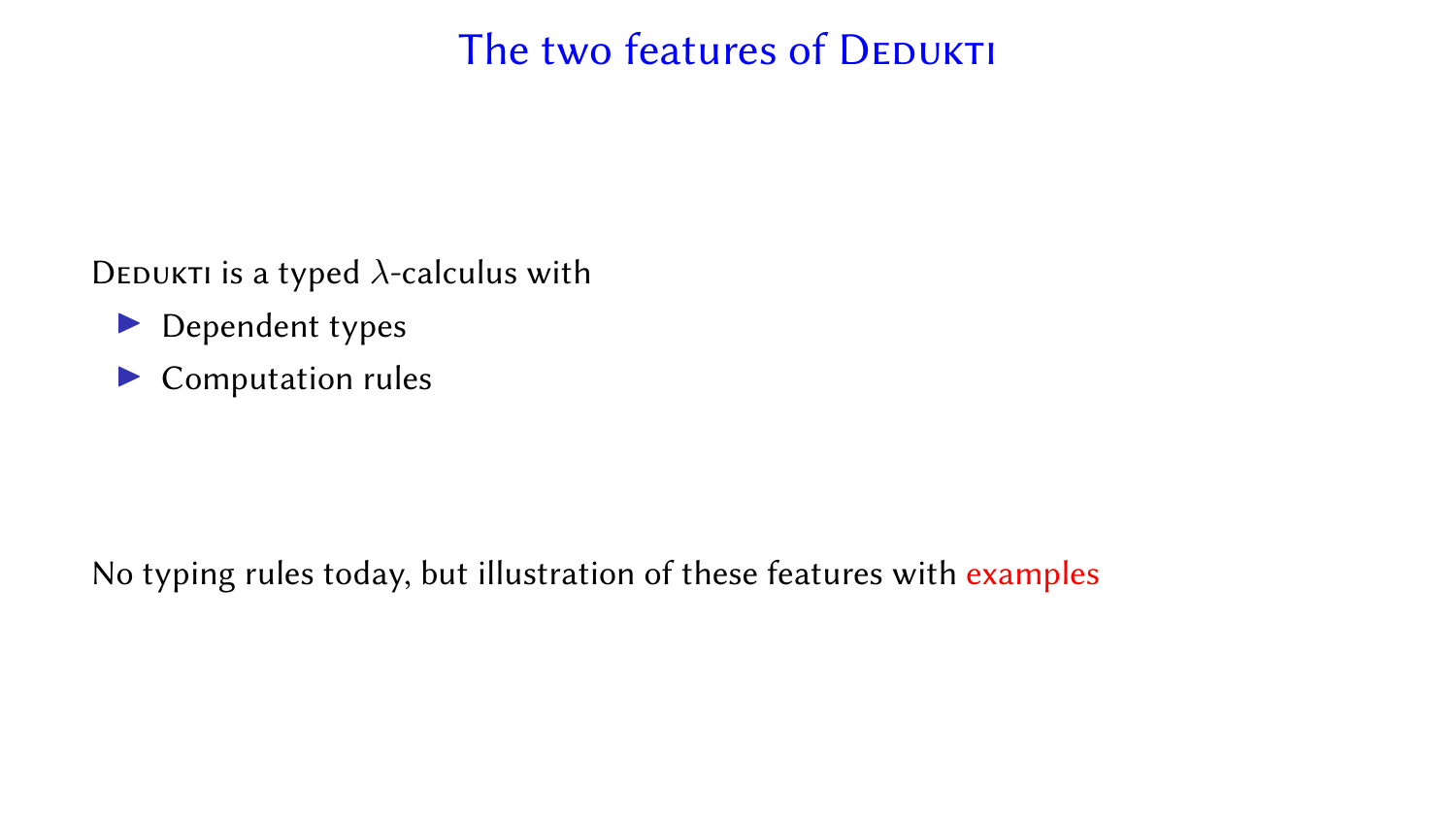# What is a theory?

In Predicate logic: a language (sorts, function symbols, and predicate symbols), and a set of axioms

In DEDUKTI: a set of symbols (replaces sorts, function symbols, predicate symbols, and axioms), and a set of computation rules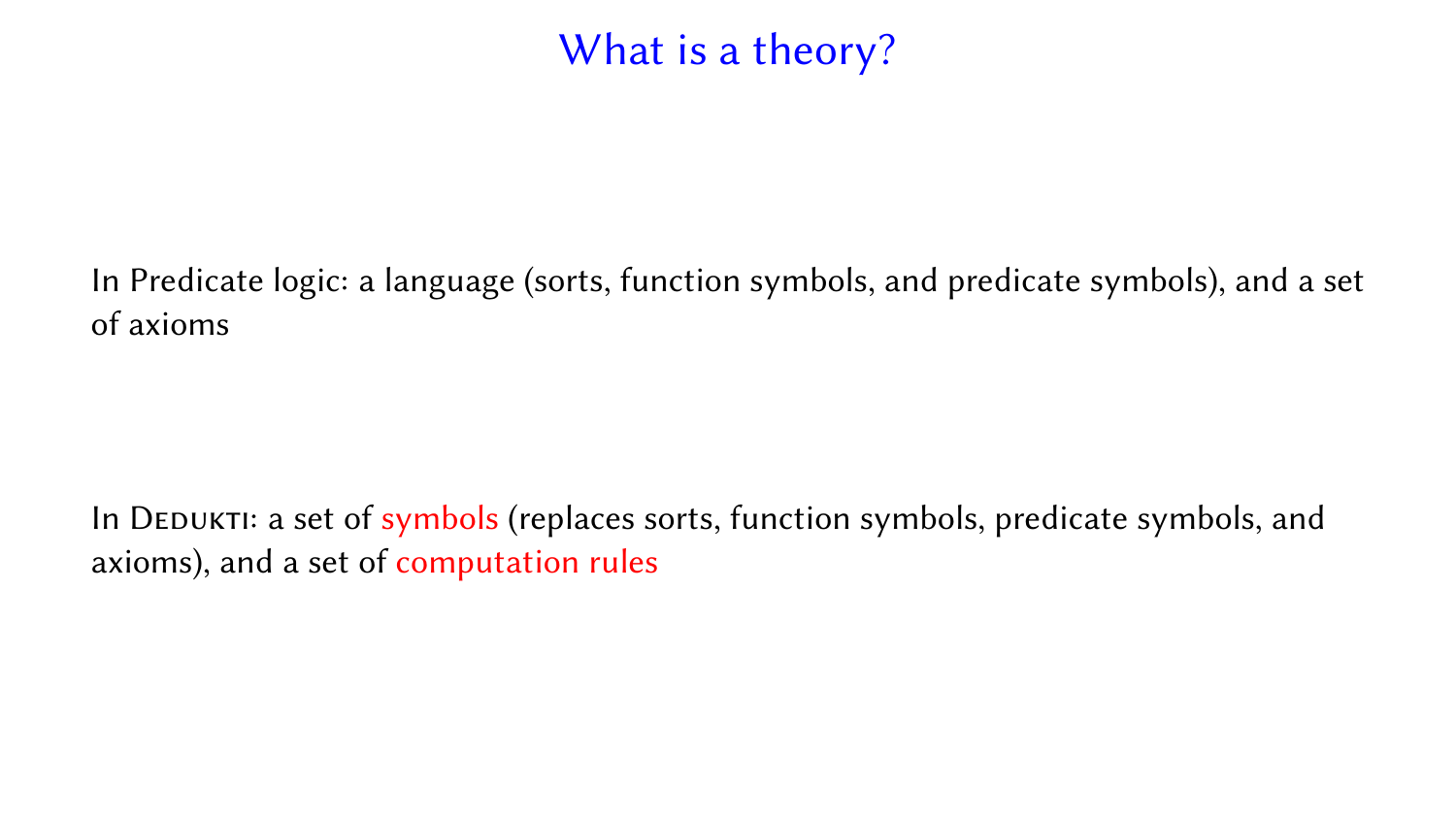I. Catching up with Predicate logic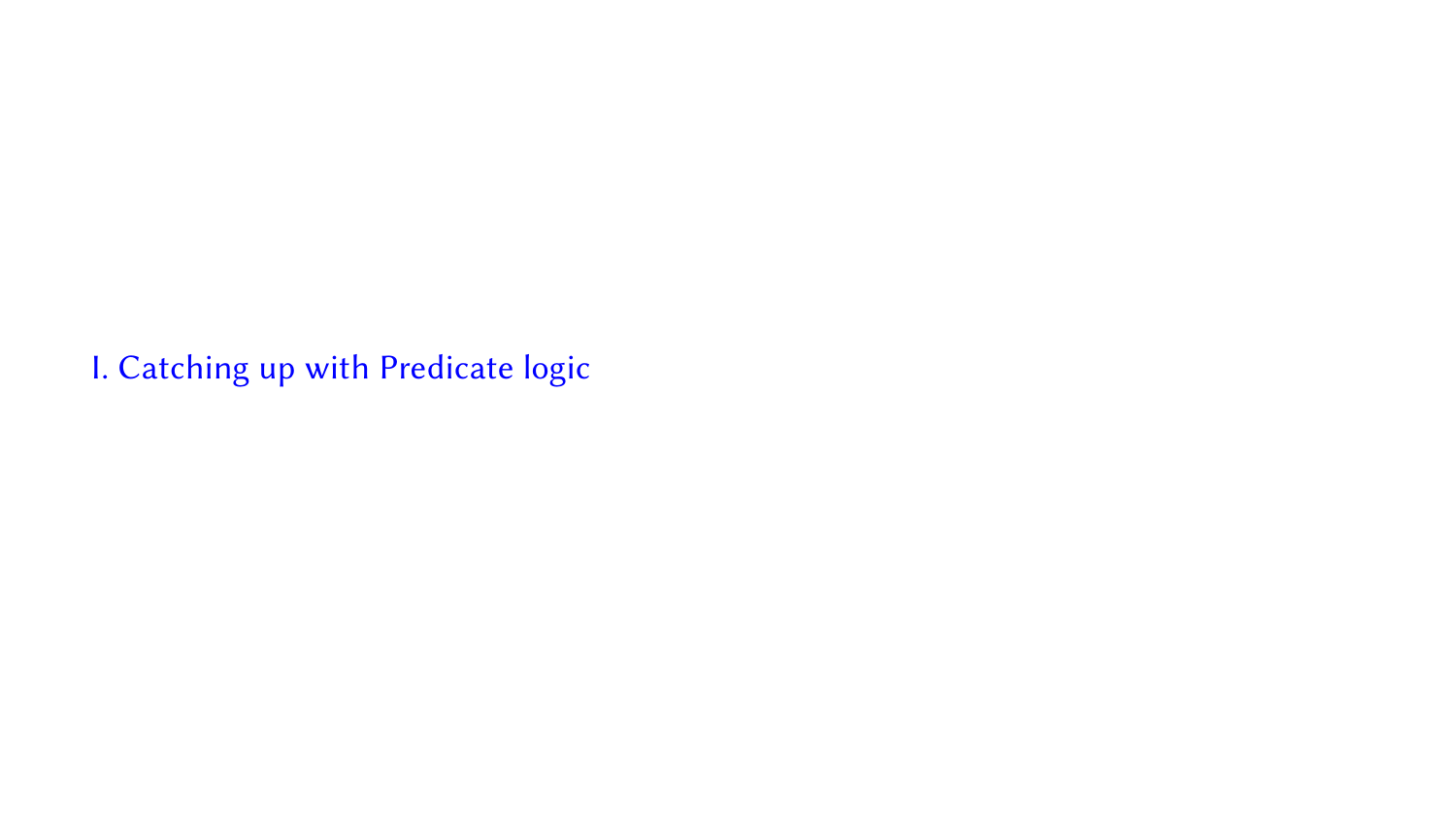Predicate logic is a sophisticated framework with notions of sort, function symbol, predicate symbol, arity, variable, term, proposition, proof...

A typed  $\lambda$ -calculus is much more primitive

These notions must be constructed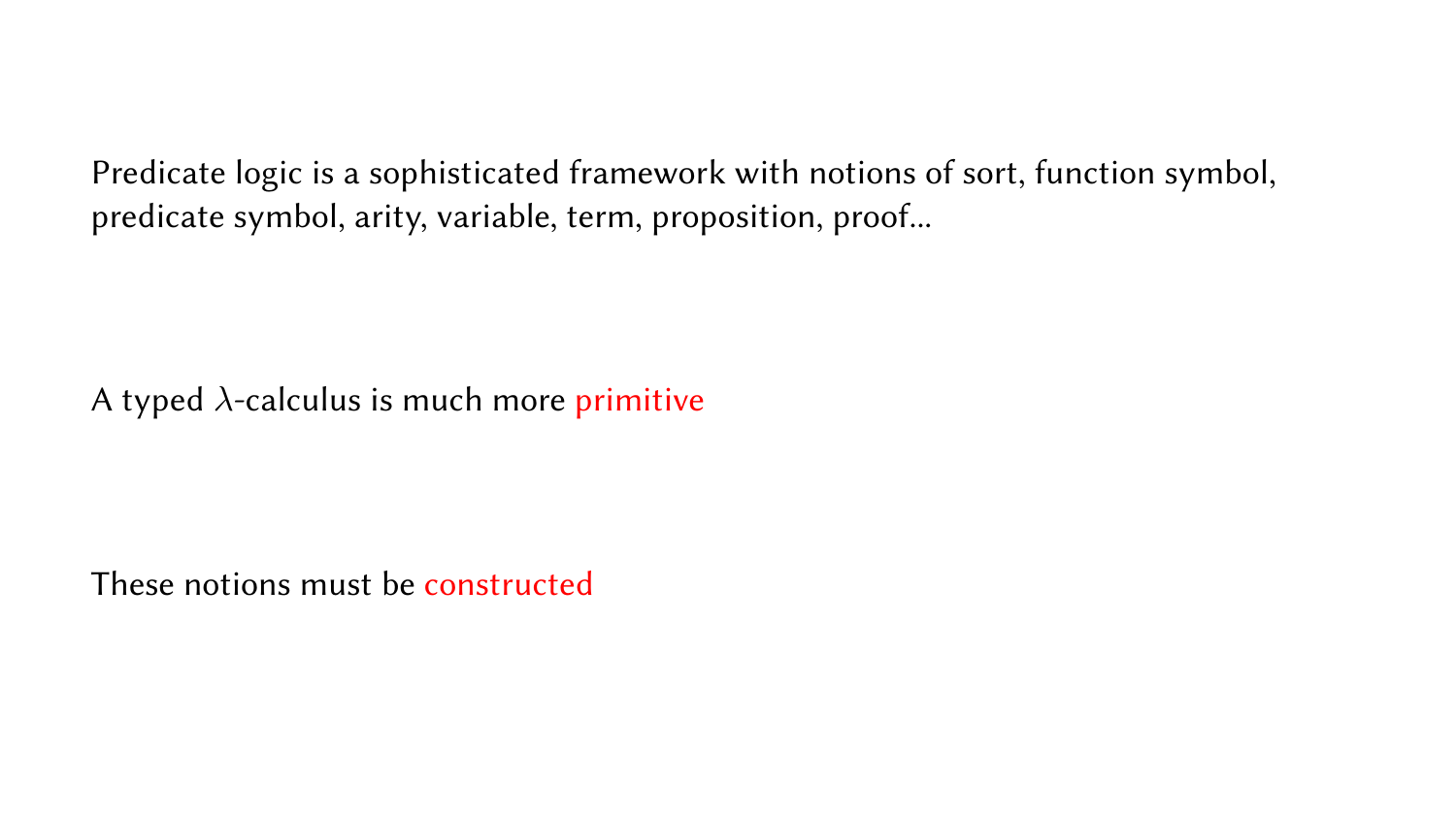Building Predicate logic

An easy warm up exercise

An easy way to illustrate the use of dependent types and computation rules

An interest in itself: The first book of Euclid's elements (originally formalized in Coq) can be expressed in Predicate logic + the axioms of geometry and exported to many systems (Géran)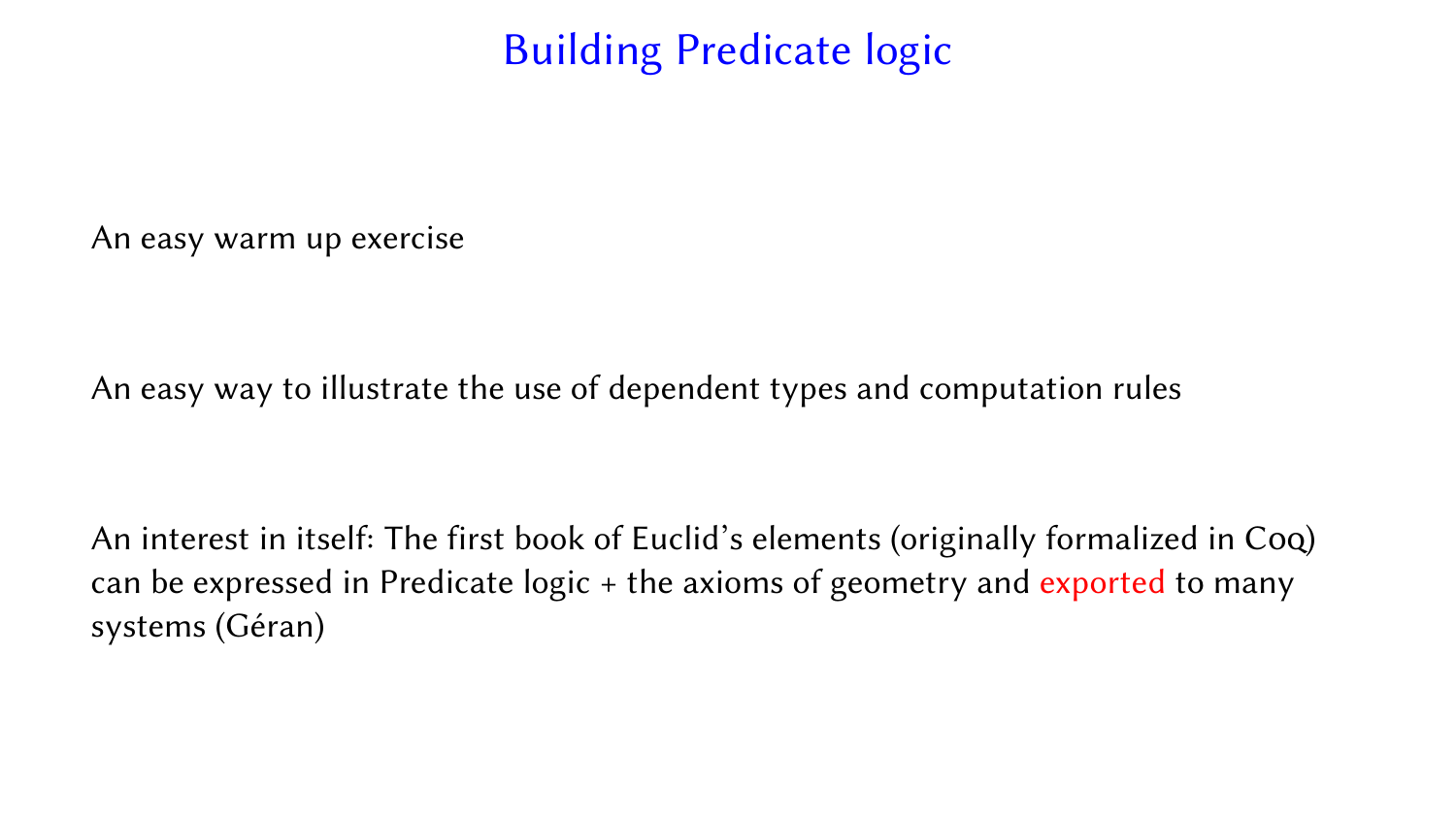### Terms and propositions: a first attempt

I : TYPE function symbols:  $I \rightarrow ... \rightarrow I \rightarrow I$ 

```
Prop : TYPE
predicate symbols: I \rightarrow ... \rightarrow I \rightarrow Prop\Rightarrow Prop \rightarrow Prop \rightarrow Prop
\forall : (I \rightarrow Prop) \rightarrow Prop
```
- $\triangleright$  Symbol declarations only (no computation rules yet)
- $\triangleright$  Simply typed  $\lambda$ -calculus (no dependent types yet)
- $\blacktriangleright$  Types are terms of type TYPE
- $\forall$  binds (higher-order abstract syntax:  $\forall x$  A expressed as  $\forall$   $\lambda x$  A)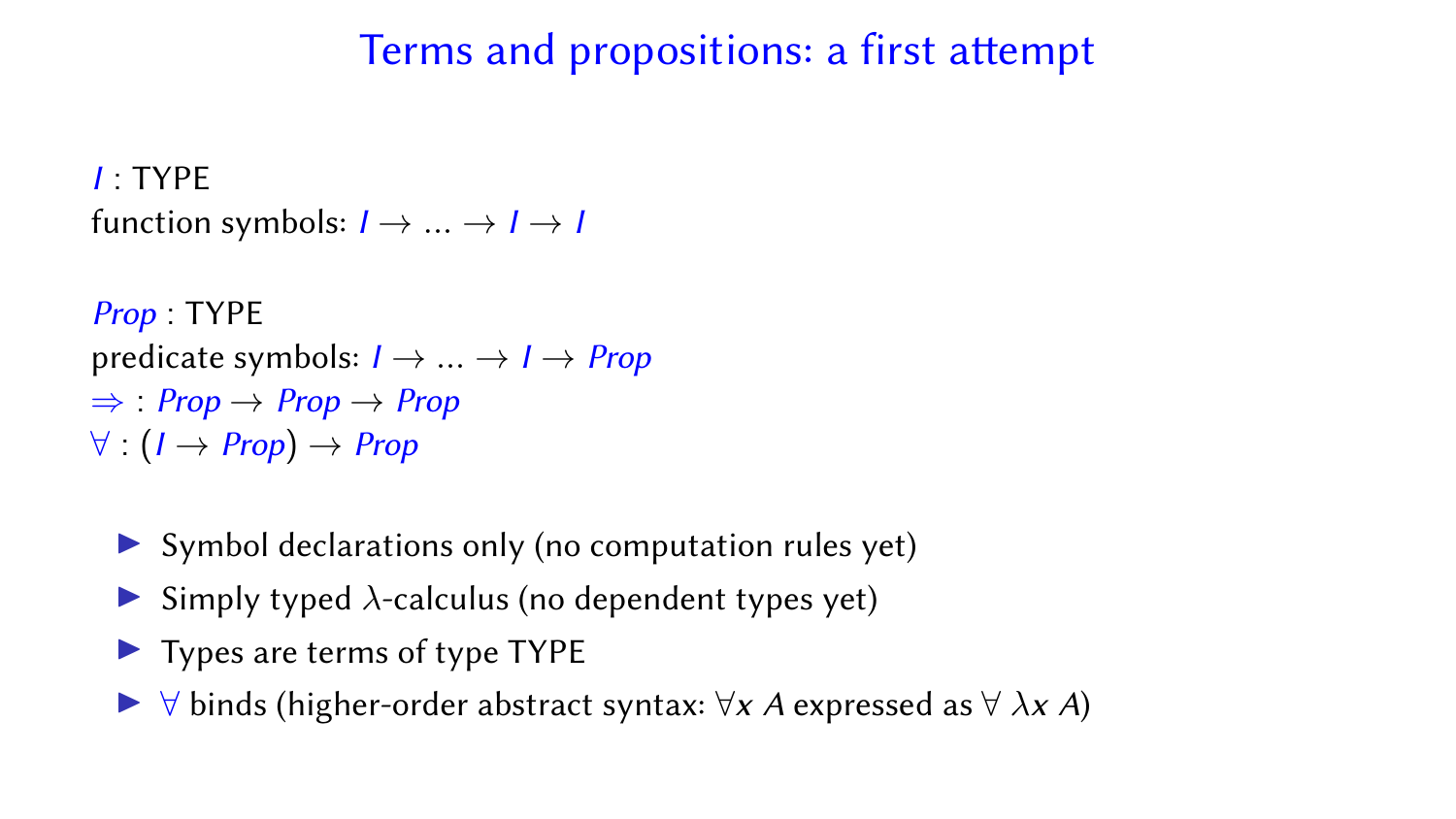### Works if we want one sort

But if we want several (like in geometry: points, lines, circles...)

- $I_1$ : TYPE
- $I_2$ : TYPE
- $I_3$ : TYPE

Several (an infinite number of?) symbols and several (an infinite number of?) quantifiers  $\forall_1$  :  $(I_1 \rightarrow Prop) \rightarrow Prop$  $\forall_2$  :  $(I_2 \rightarrow Prop) \rightarrow Prop$  $\forall_3$  :  $(I_3 \rightarrow Prop) \rightarrow Prop$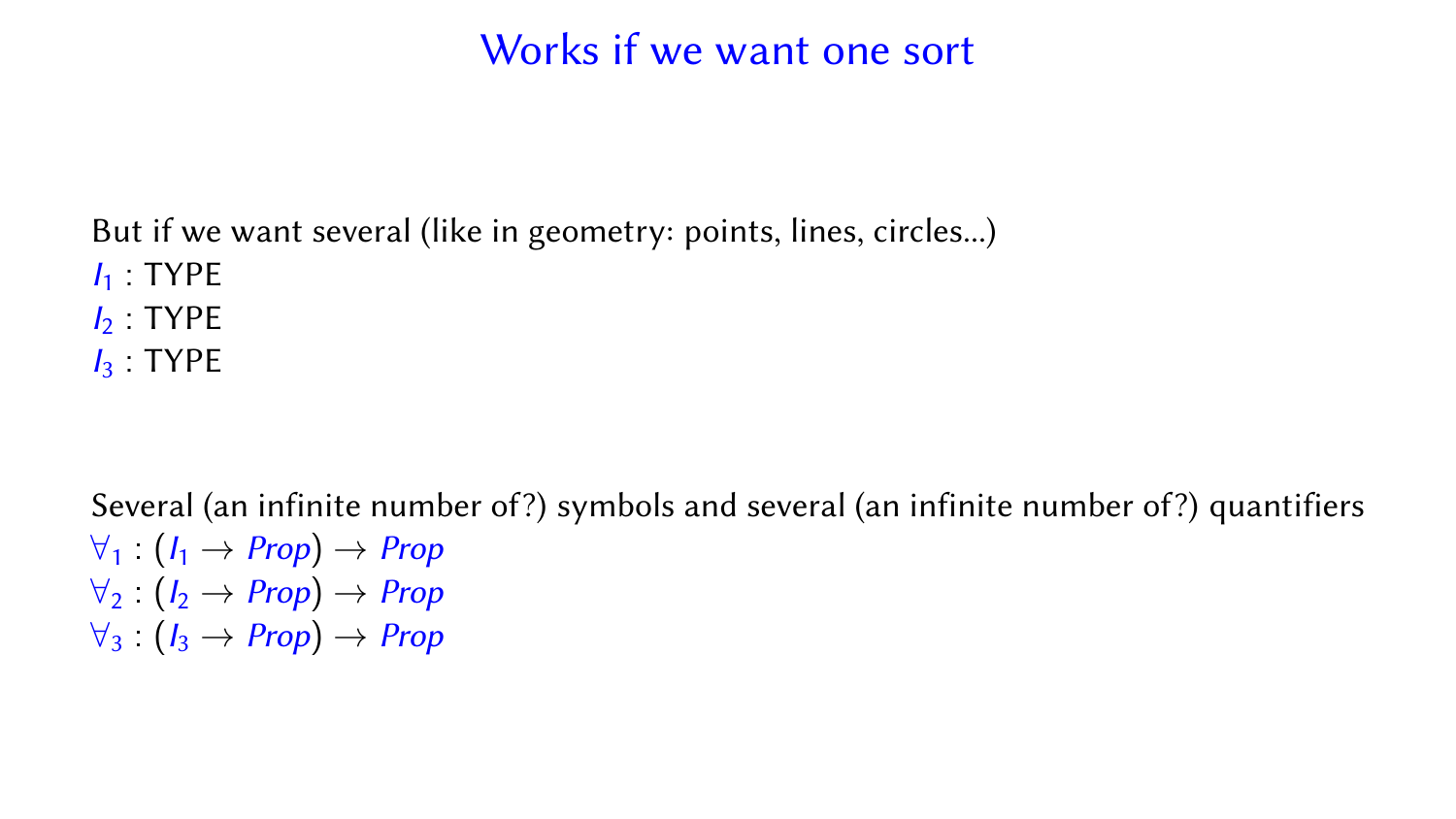## Making the universal quantifier generic

Something like  $\forall$ : ΠX : TYPE,  $((X \rightarrow Prop) \rightarrow Prop)$ 

But does not work for two reasons

- $\triangleright$  (a minor one) no dependent products on TYPE
- $\triangleright$  (a major one) many things in TYPE beyond  $I_1$ ,  $I_2$ , and  $I_3$  (e.g. *Prop*)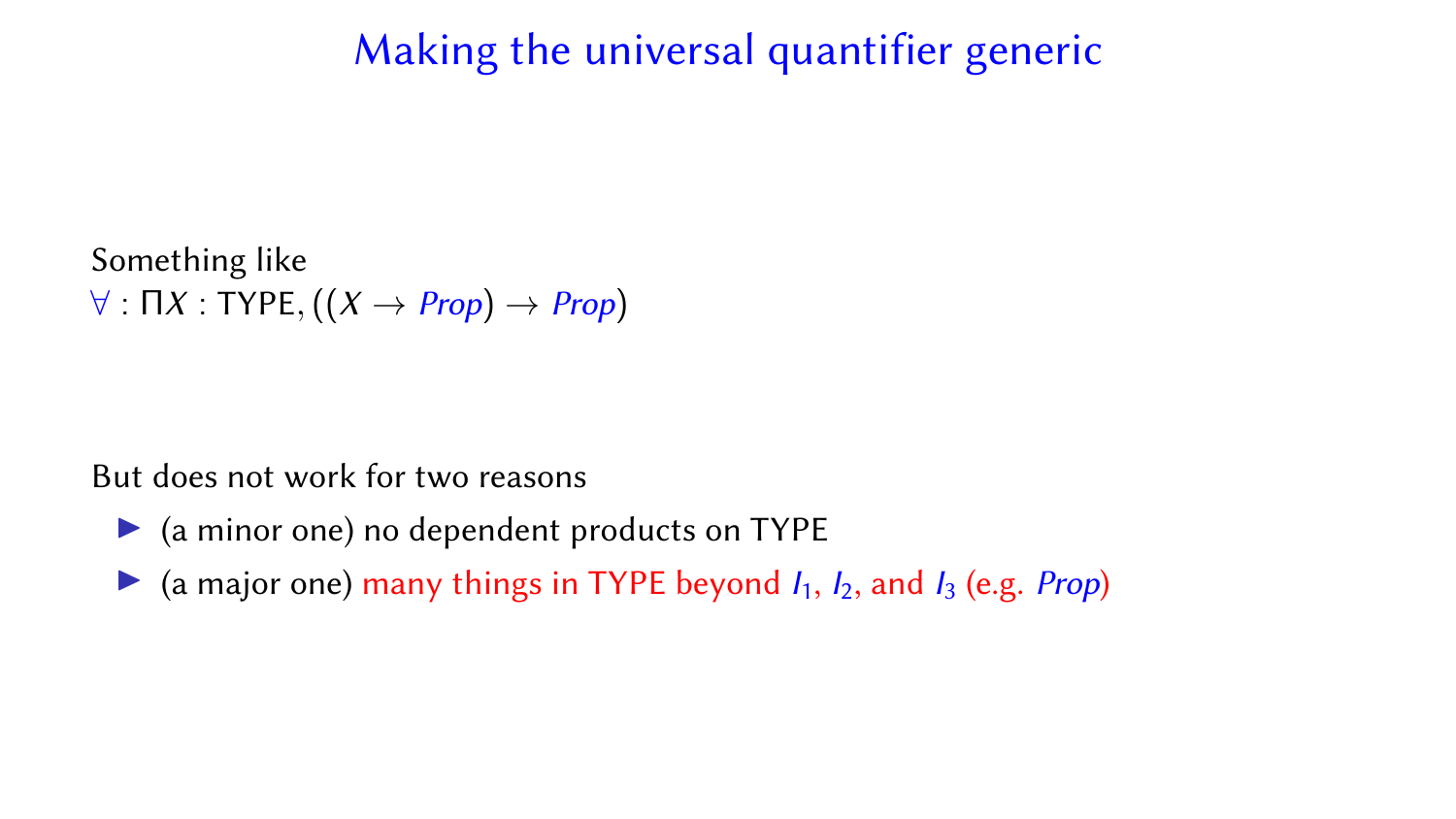# Making the universal quantifier generic

 $I_1$ : TYPE,  $I_2$ : TYPE,  $I_3$ : TYPE,  $I_4$ : TYPE,  $I_5$ : TYPE,  $I_7$ : TYPE,  $I_8$ : TYPE,  $I_9$ : TYPE,  $I_9$ : TYPE,  $I_9$ : TYPE,  $I_9$ : TYPE,  $I_9$ : TYPE,  $I_9$ : TYPE,  $I_9$ : TYPE,  $I_9$ : TYPE,  $I_9$ : TYPE,  $I_9$ : TYPE, Set : TYPE  $\iota_1$  : Set,  $\iota_2$  : Set,  $\iota_3$  : Set,  $\iota_4$  : Set,  $\iota_5$  : Set,  $\iota_7$  $Fl : Set \rightarrow \text{TYPE}$  $E|_U \longrightarrow I$   $E|_{U_1} \longrightarrow I_1$ ,  $E|_{U_2} \longrightarrow I_2$ ,  $E|_{U_3} \longrightarrow I_3$ Prop : TYPE  $\Rightarrow$  Prop  $\rightarrow$  Prop  $\rightarrow$  Prop  $\forall$  :  $\prod x : Set$ ,  $(El x \rightarrow Prop) \rightarrow Prop$ 

#### Uses dependent types and computation rules

Reminiscent of expression of Simple type theory in Predicate logic, universes à la Tarski...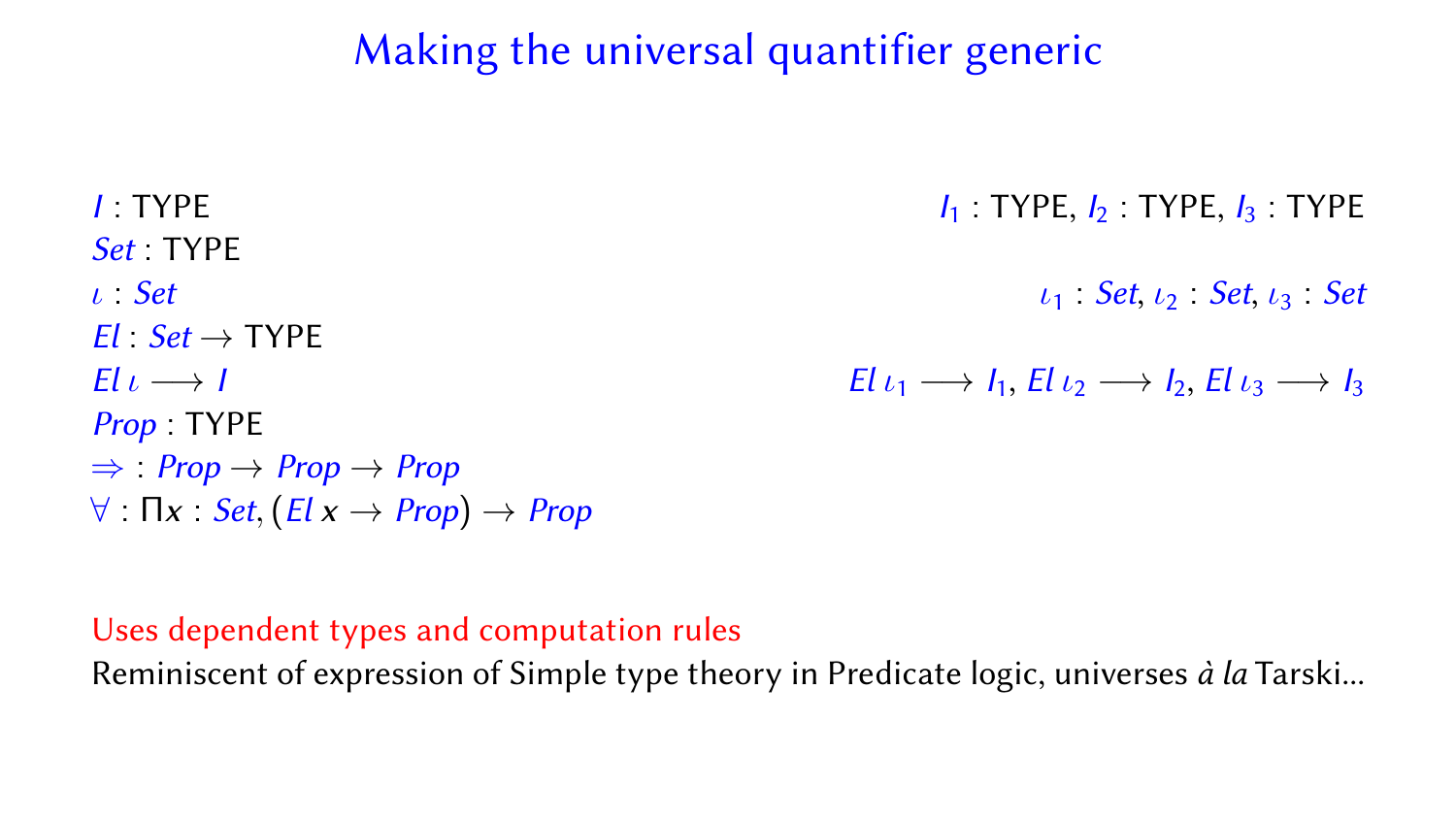#### **Proofs**

So far: terms and propositions. Now: proofs

Proofs are trees, they can be expressed in DEDUKTI

Curry-de Bruijn-Howard:  $P \Rightarrow P$  should be the type of its proofs But not possible here  $P \Rightarrow P$  : Prop : TYPE is not itself a type

 $Prf: Prop \rightarrow TYPE$ mapping each proposition to the type of its proofs:  $Pr(f \ge P)$ : TYPE

Not all types are types of proofs (e.g. I,  $El \iota$ , *Prop...*)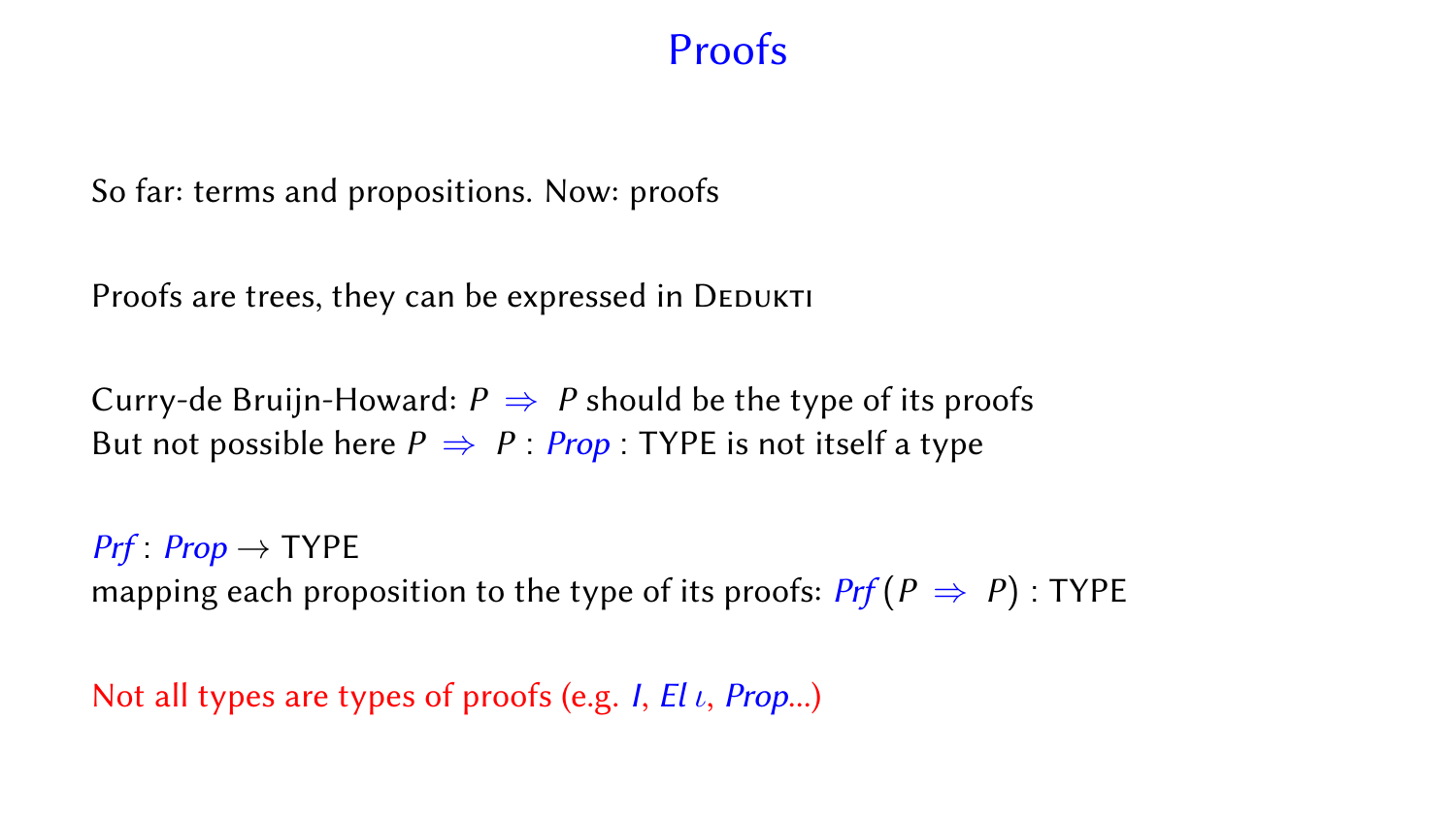#### Proofs

Brouwer-Heyting-Kolmogorov:  $\lambda x$  : (Prf P), x should be a proof of  $P \Rightarrow P$ But has type  $(Prf P) \rightarrow (Prf P)$  and not  $Prf(P \Rightarrow P)$  $Prf(P \Rightarrow P)$  and  $(Prf P) \rightarrow (Prf P)$  must be identified

A computation rule

$$
Prf(x \Rightarrow y) \longrightarrow (Prf x) \rightarrow (Prf y)
$$

In the same way

$$
Prf(\forall x p) \longrightarrow \Pi z : (El x), (Prf(p z))
$$

The function *Prf* is an injective morphism from propositions to types: it is the Curry-de Bruijn-Howard isomorphism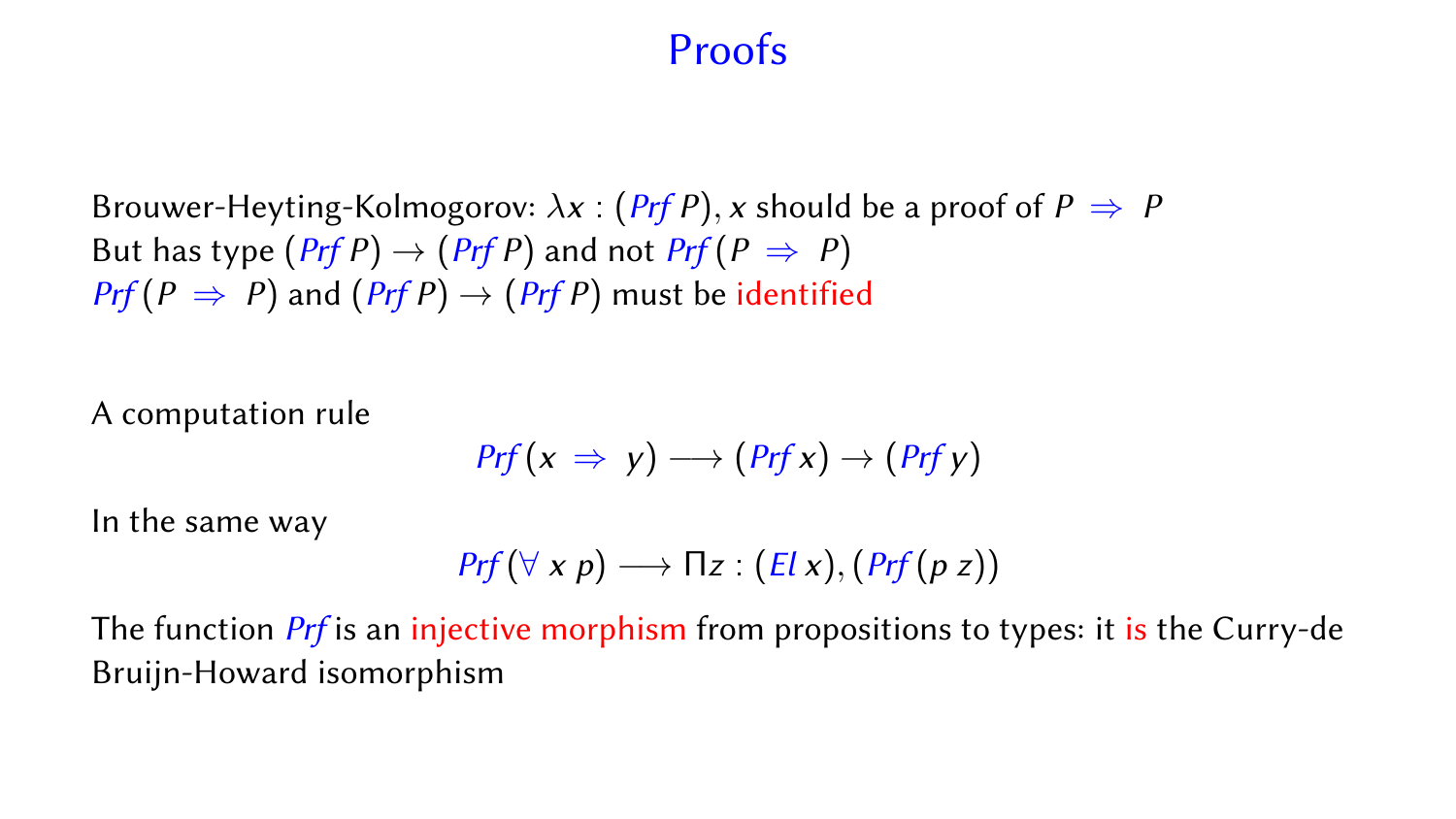#### **Connectives**

So far:  $\Rightarrow$  and  $\forall$  only

>, ⊥, ¬, ∧, ∨, ∃ defined à la Russell

 $∧$  : Prop  $→$  Prop  $→$  Prop  $Prf(x \wedge y) \longrightarrow \Pi z : Prop, ((Prf x \rightarrow Prf y \rightarrow Prf z) \rightarrow Prf z)$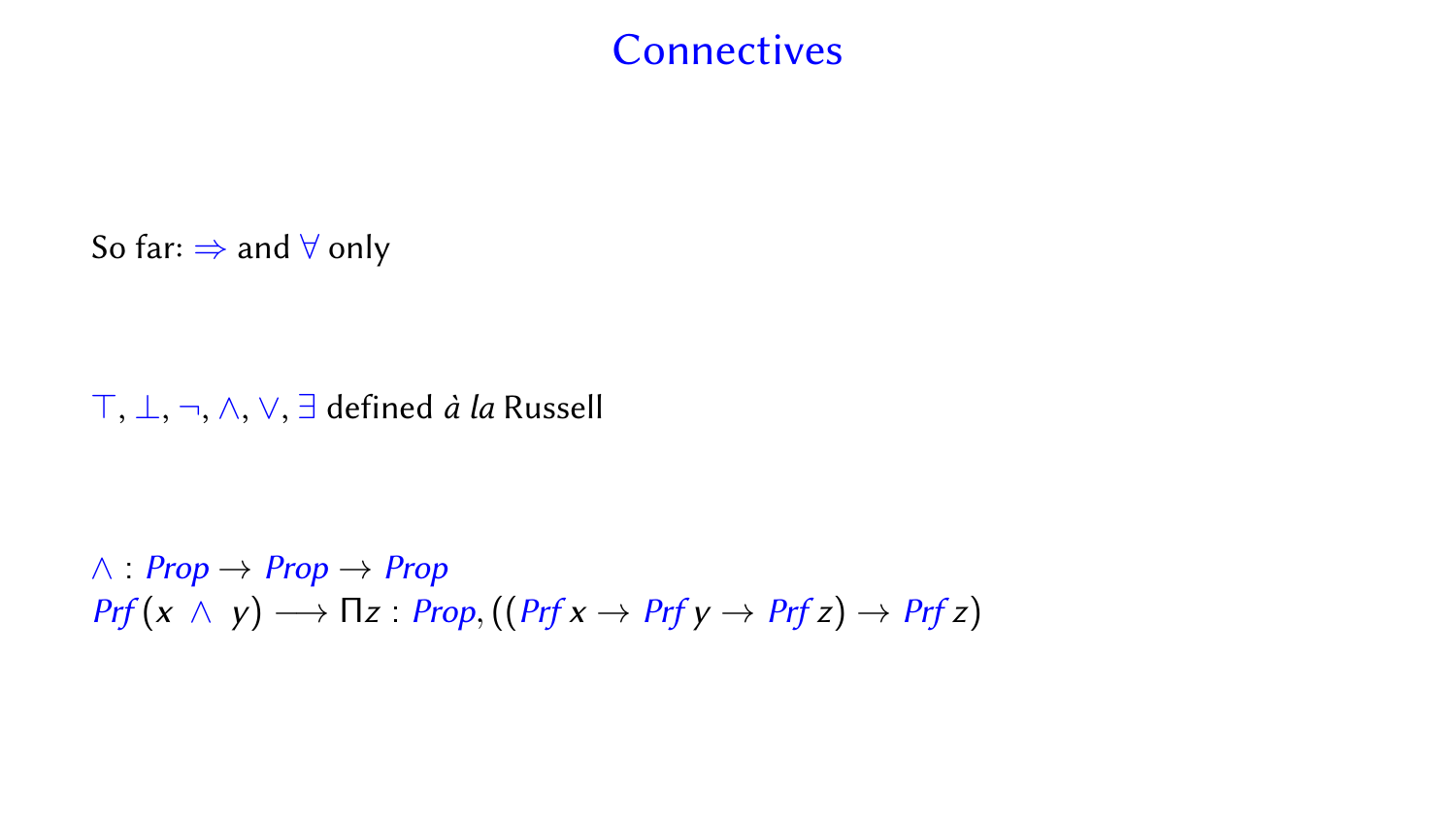### Classical connectives

So far: constructive deduction rules only What if you want to express classical proofs (a logical framework ought to be neutral)

Ecumenical logic: constructive and classical disjunction are governed by different rules: they are different symbols (like inclusive and exclusive disjunction):  $\vee$  and  $\vee_c$ 

 $\Rightarrow_c, \wedge_c, \vee_c, \forall_c, \exists_c$  defined using negative translation as a definition  $\wedge_c$  Prop  $\rightarrow$  Prop  $\rightarrow$  Prop  $\wedge_c \longrightarrow \lambda x : Prop, \lambda y : Prop, ((\neg \neg x) \wedge (\neg \neg y))$ 

Also a symbol  $Prf_c$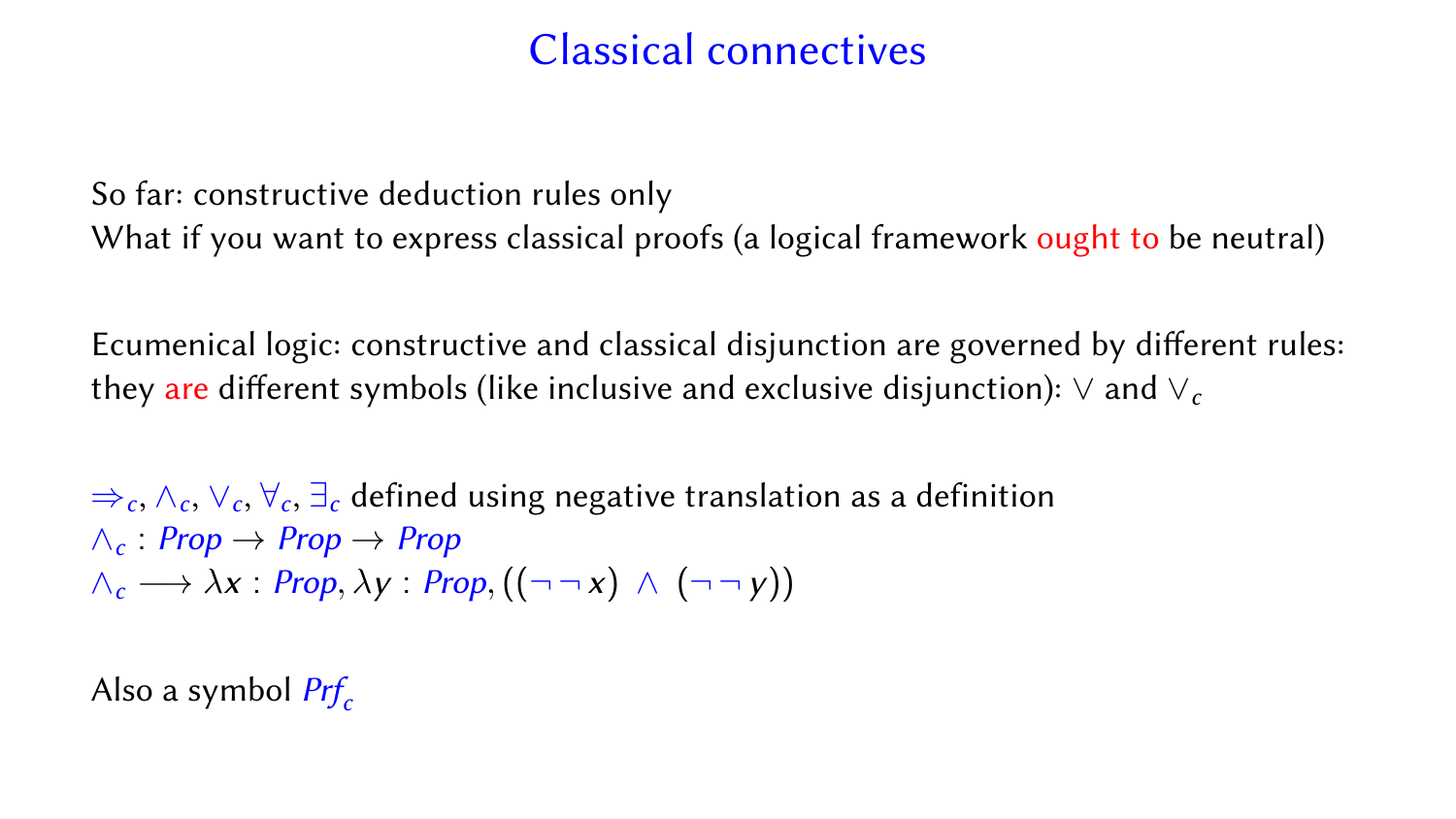If you want to express proofs coming from Predicate logic

e.g. Vampire, VeriT...

You know enough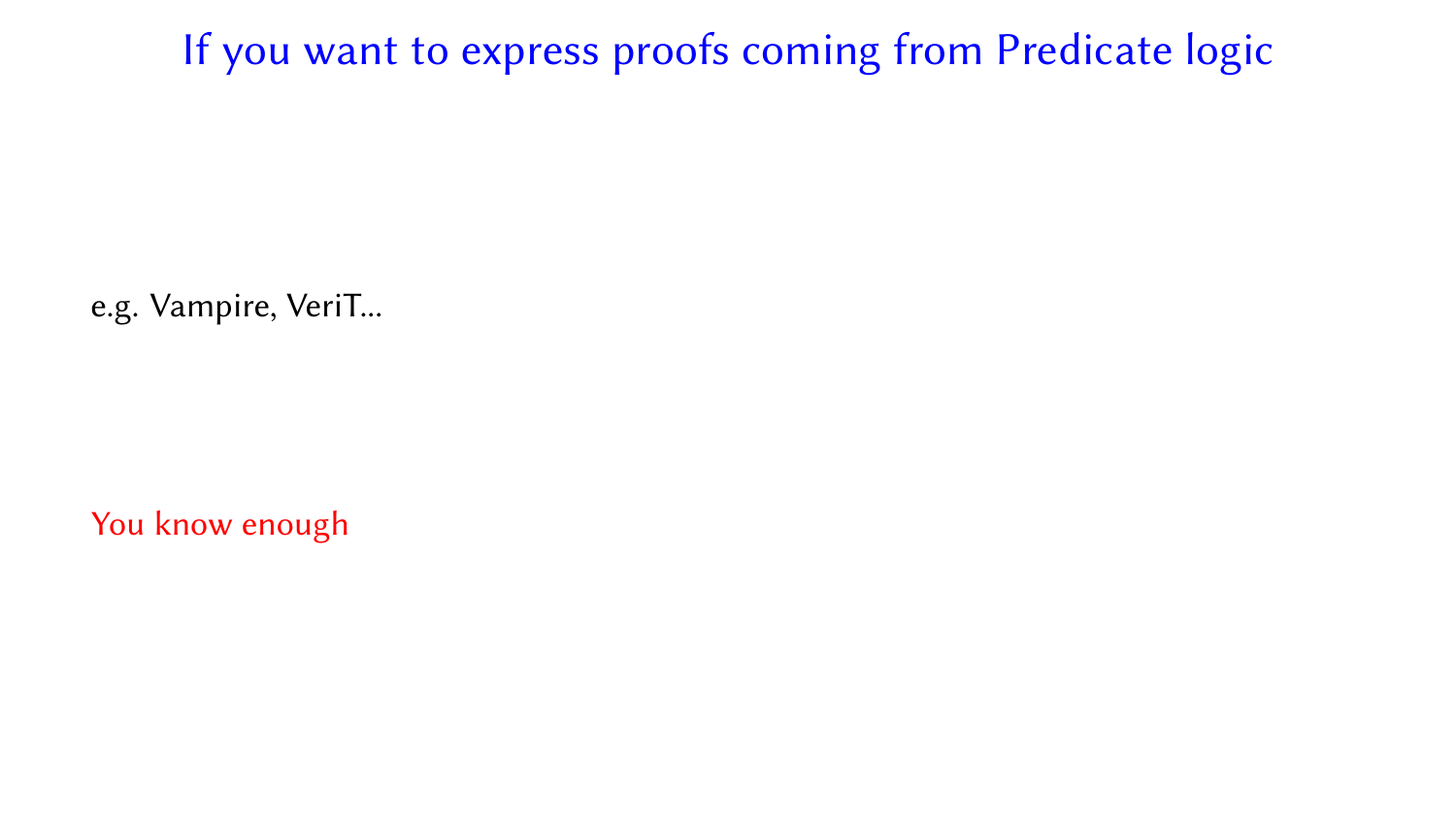II. Simple type theory (HOL4, HOL Light, Isabelle/HOL...)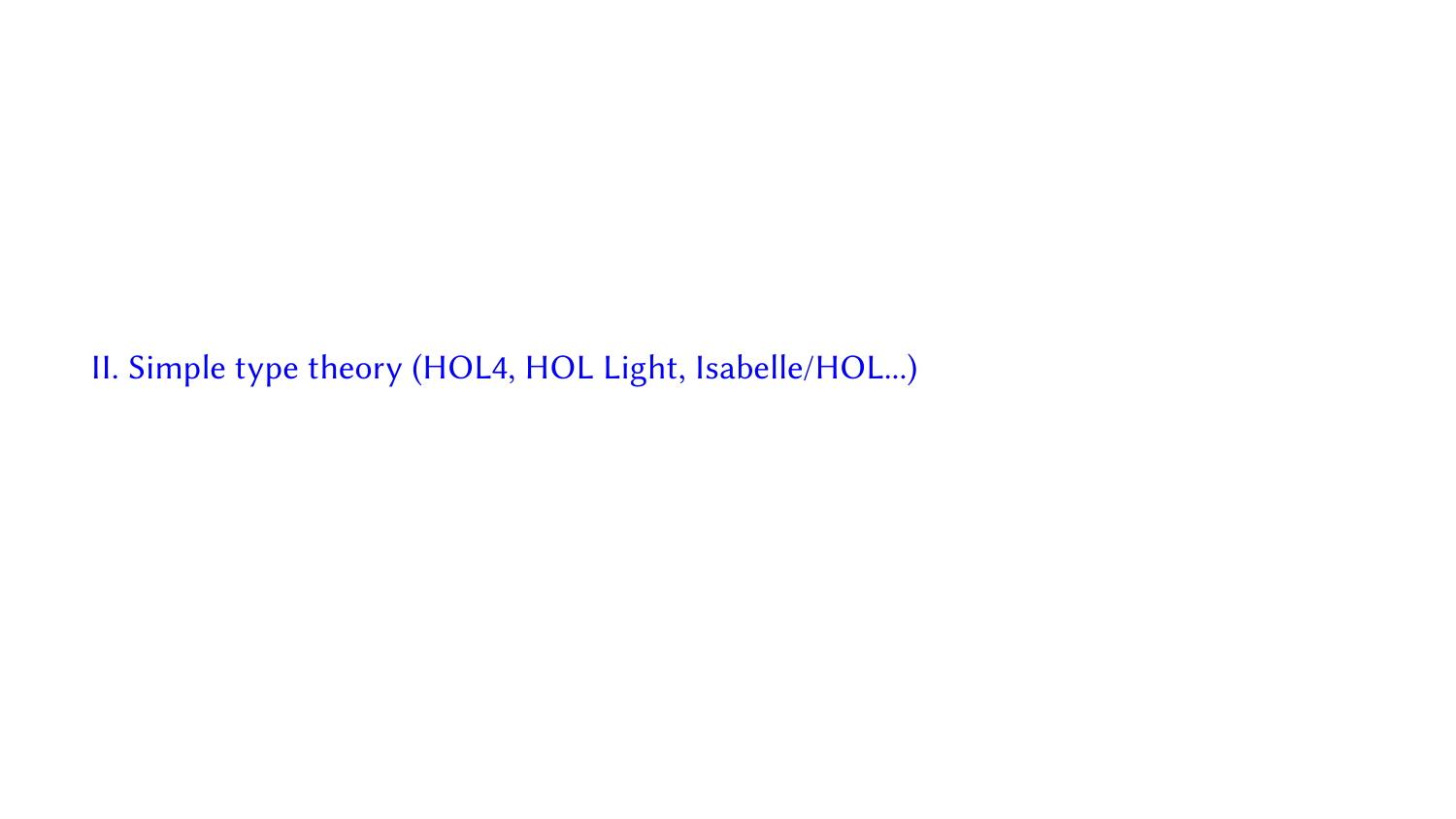# Two features

Propositions as objects

Functions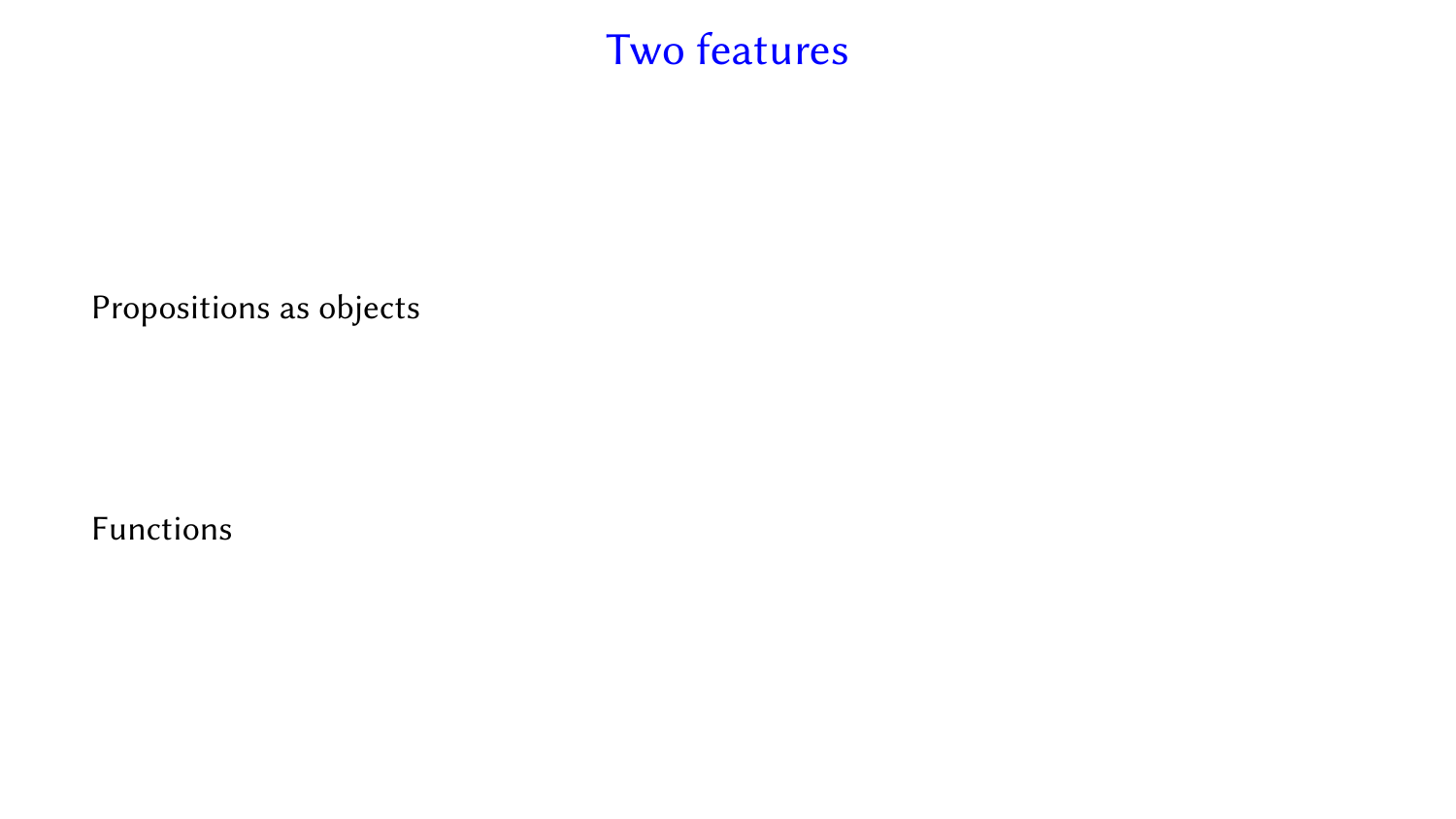#### Propositions as objects

o : Set El  $o \longrightarrow Prop$ 

 $\forall$  o  $(El \circ \rightarrow Prop) \rightarrow Prop$  $\forall$  o :  $(Prop \rightarrow Prop) \rightarrow Prop$  $\forall$  o ( $\lambda X : Prop, (X \Rightarrow X)$ ) : Prop  $Prf(\forall o(\lambda X: Prop, (X \Rightarrow X)))$ : TYPE  $Prf(\forall o(\lambda X : Prop, (X \Rightarrow X))) \longrightarrow \Pi X : Prop, ((Prf X) \rightarrow (Prf X))$  $\lambda X$  : Prop,  $\lambda y$  : (Prf X),  $y$  : Prf ( $\forall$  o ( $\lambda X$  : Prop,  $(X \Rightarrow X)$ ))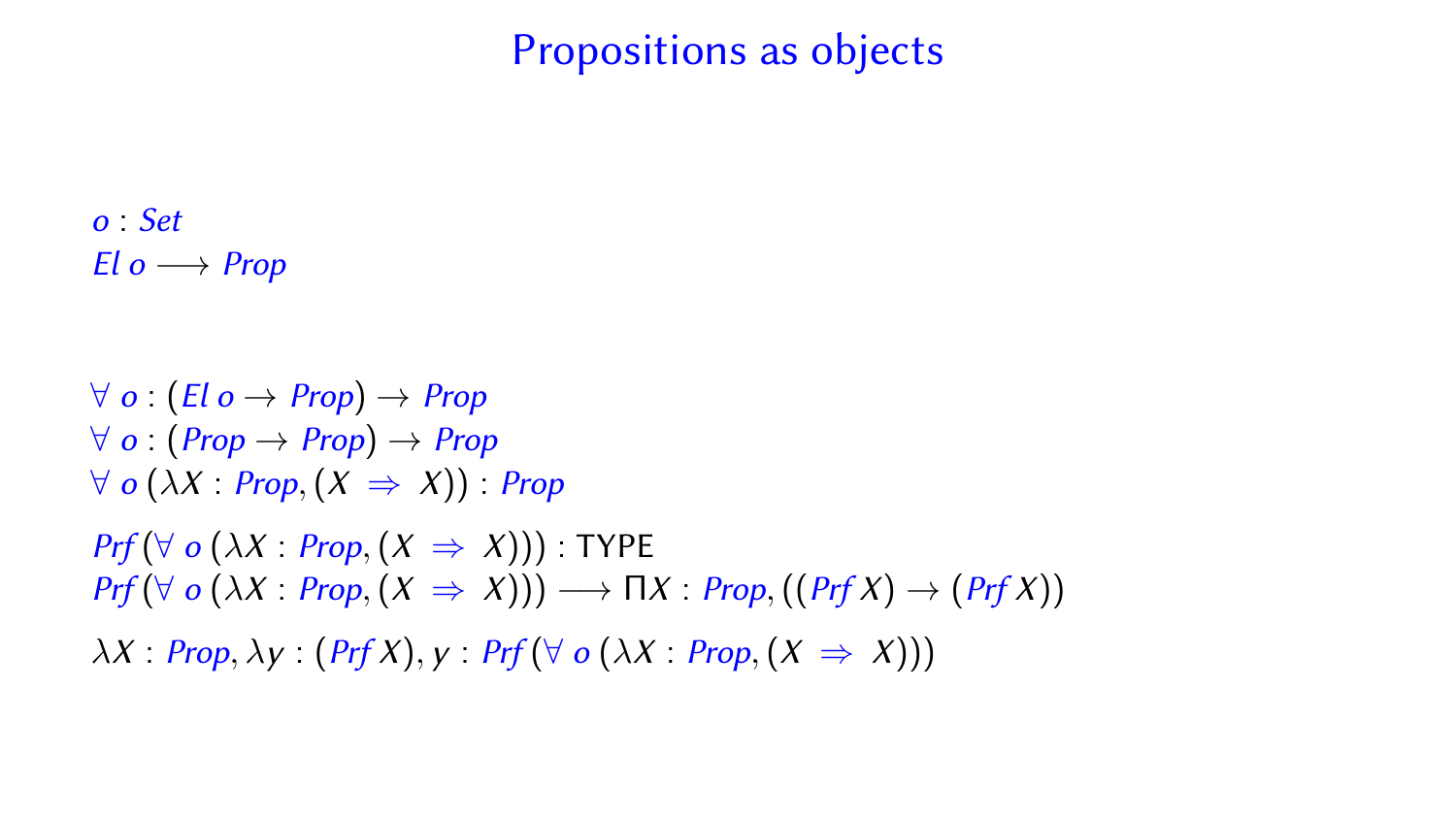#### Functions

$$
\rightsquigarrow : Set \rightarrow Set \rightarrow Set
$$
  
El  $(x \rightsquigarrow y) \rightarrow (El x) \rightarrow (El y)$ 

#### An infinite number of elements in Set  $(\iota, o, \leadsto)$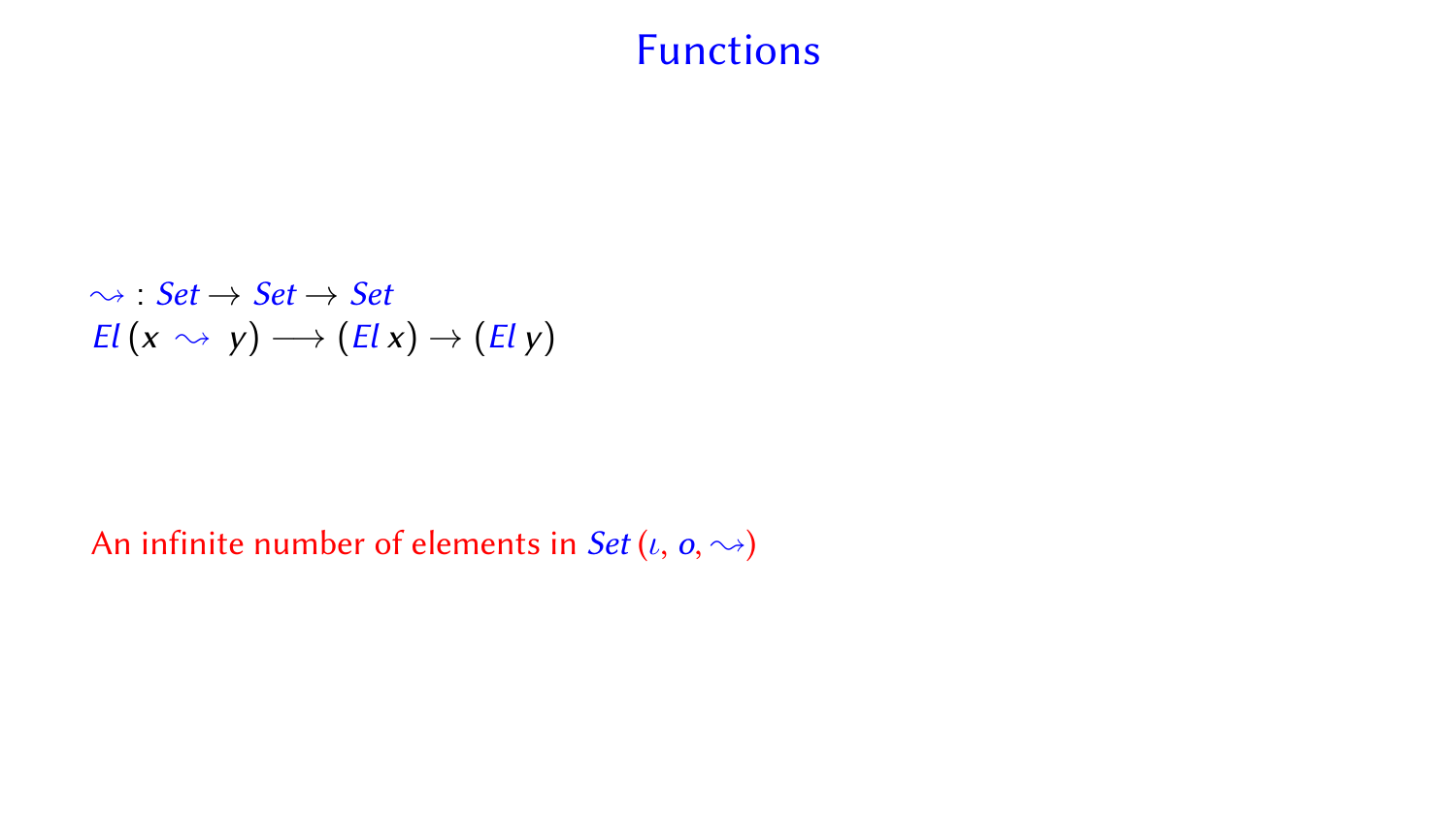# Polymorphism

In HOL4, HOL Light, Isabelle/HOL... more than in Church's Simple type theory Object-level prenex polymorphism

In fact: two different features nil :  $\forall X$  (list X)  $\forall X$  (nil *X* = nil *X*)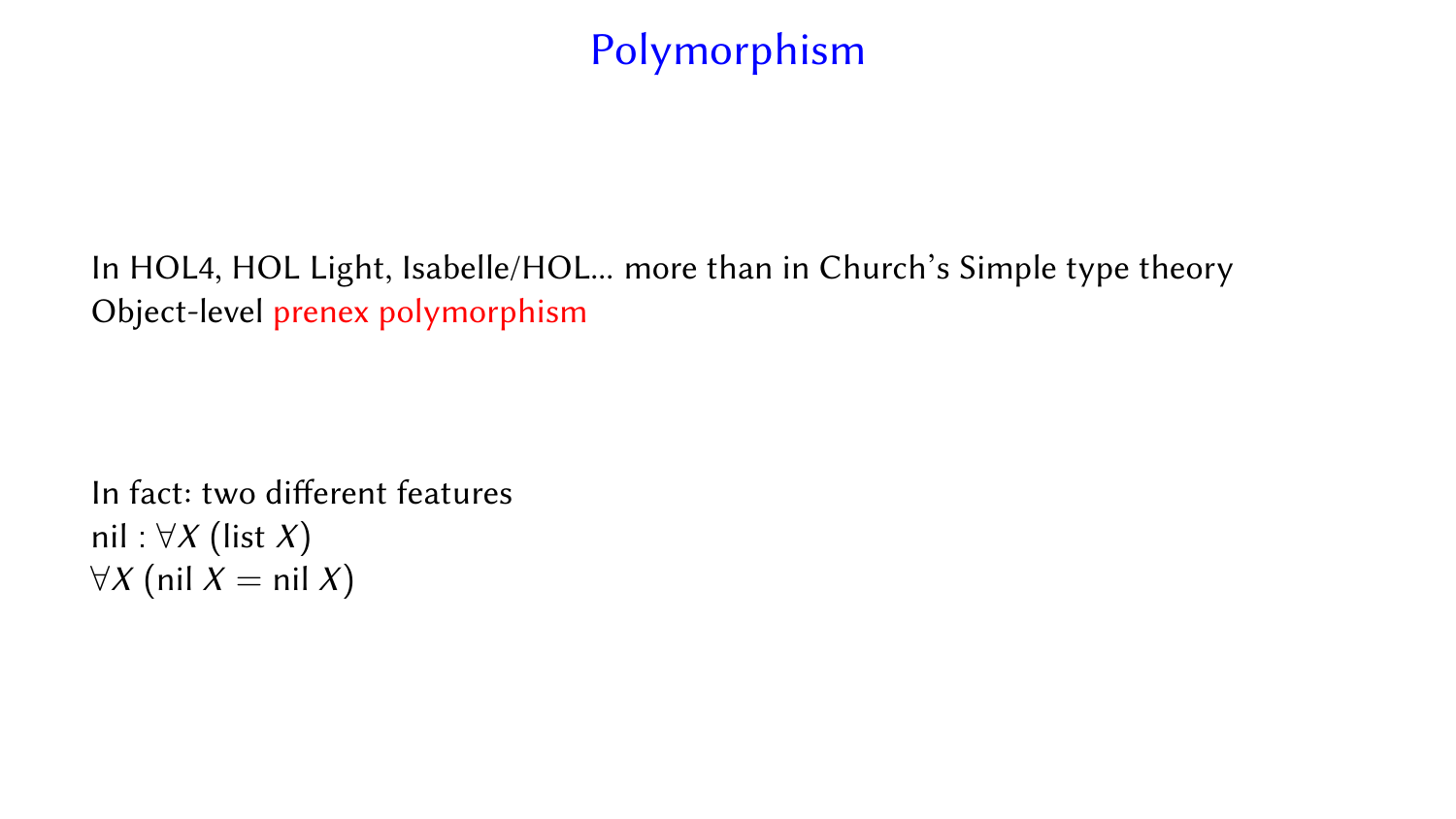# Polymorphism

Scheme : TYPE ↑ : Set → Scheme  $\forall$  :  $(Set \rightarrow Scheme) \rightarrow Scheme$  $Fls : Scheme \rightarrow \text{TYPE}$  $Els(\uparrow x) \longrightarrow El x$  $Els(\forall p) \longrightarrow \Pi x : Set, Els (p x)$ 

 $\mathcal{V} : (\mathit{Set} \to \mathit{Prop}) \to \mathit{Prop}$  $Prf(V|p) \longrightarrow \Pi x : Set, Prf(p|x)$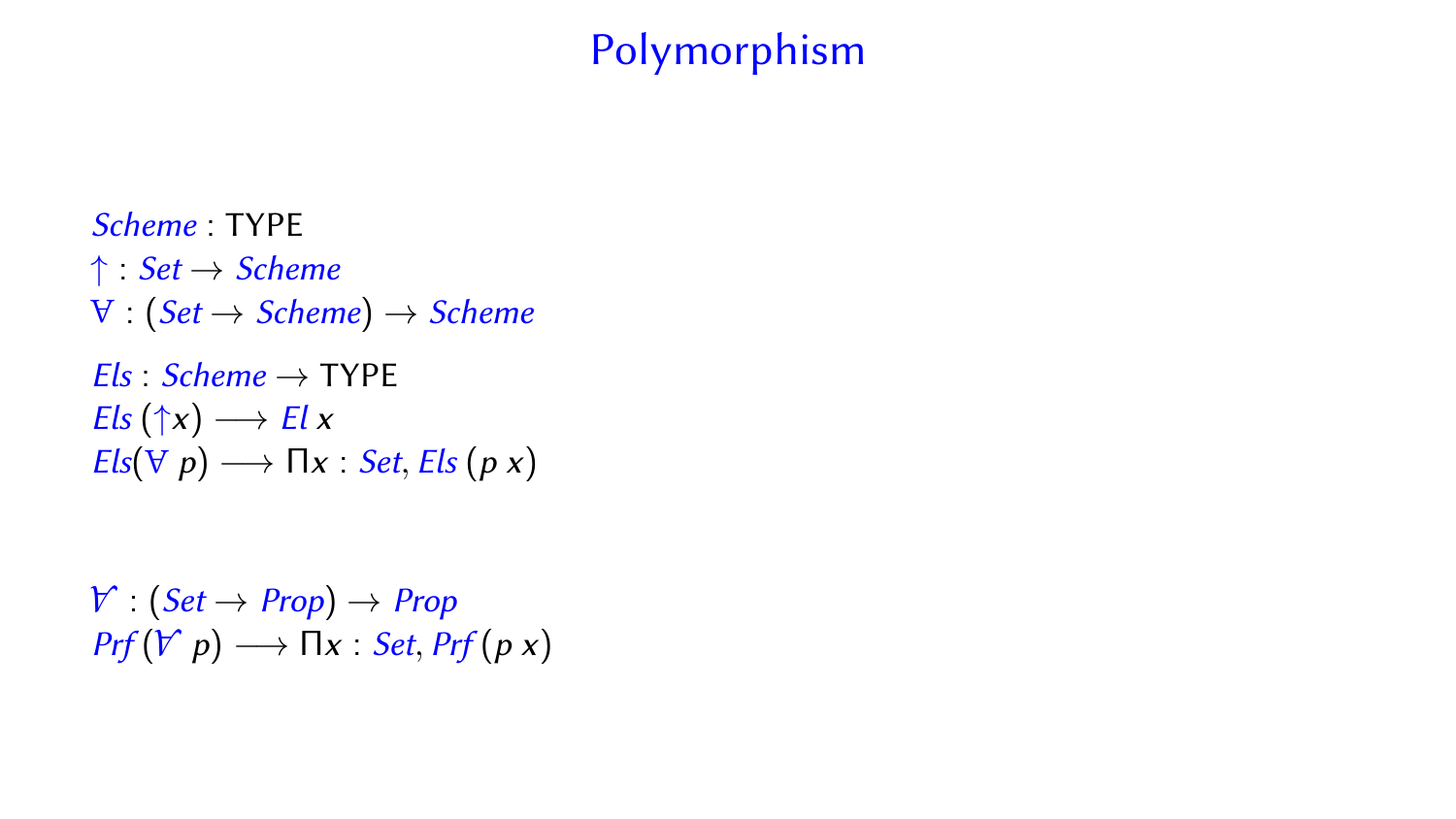III. Dependency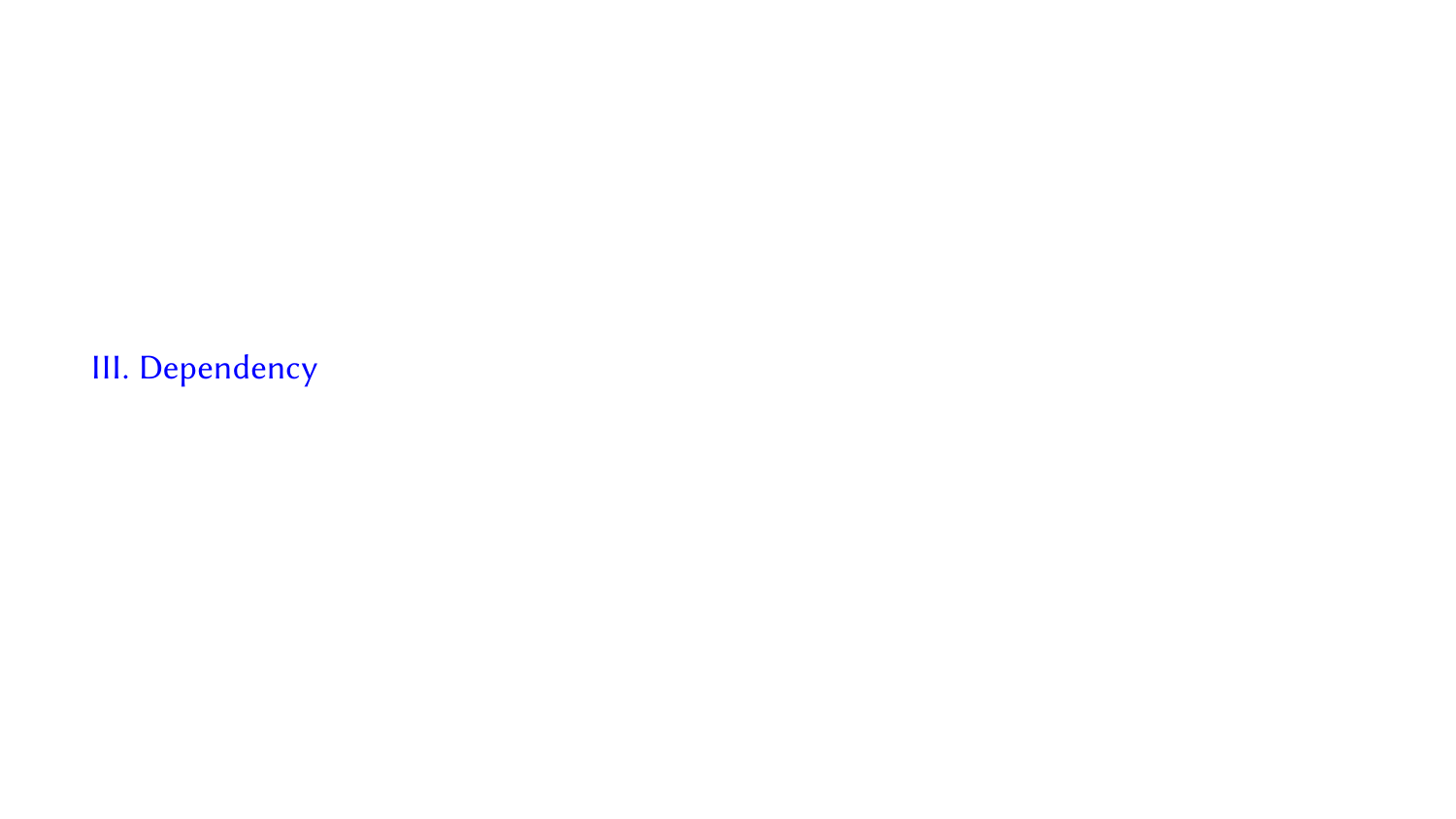### Dependent function type

#### Non dependent function types  $\rightsquigarrow$  Set  $\rightarrow$  Set  $\rightarrow$  Set  $El (x \rightsquigarrow y) \longrightarrow (El x) \rightarrow (El y)$

can be made dependent  $\rightsquigarrow_d$  :  $\prod x : Set, (El x \rightarrow Set) \rightarrow Set$  $El (x \rightarrow_d y) \rightarrow \Pi z : El x, El (yz)$ 

No need to choose: you can have both (Ecumenism)

Better:  $A \sim_d \lambda z$ : El A, B can be replaced with  $A \sim_B B$  each time z does not occur in B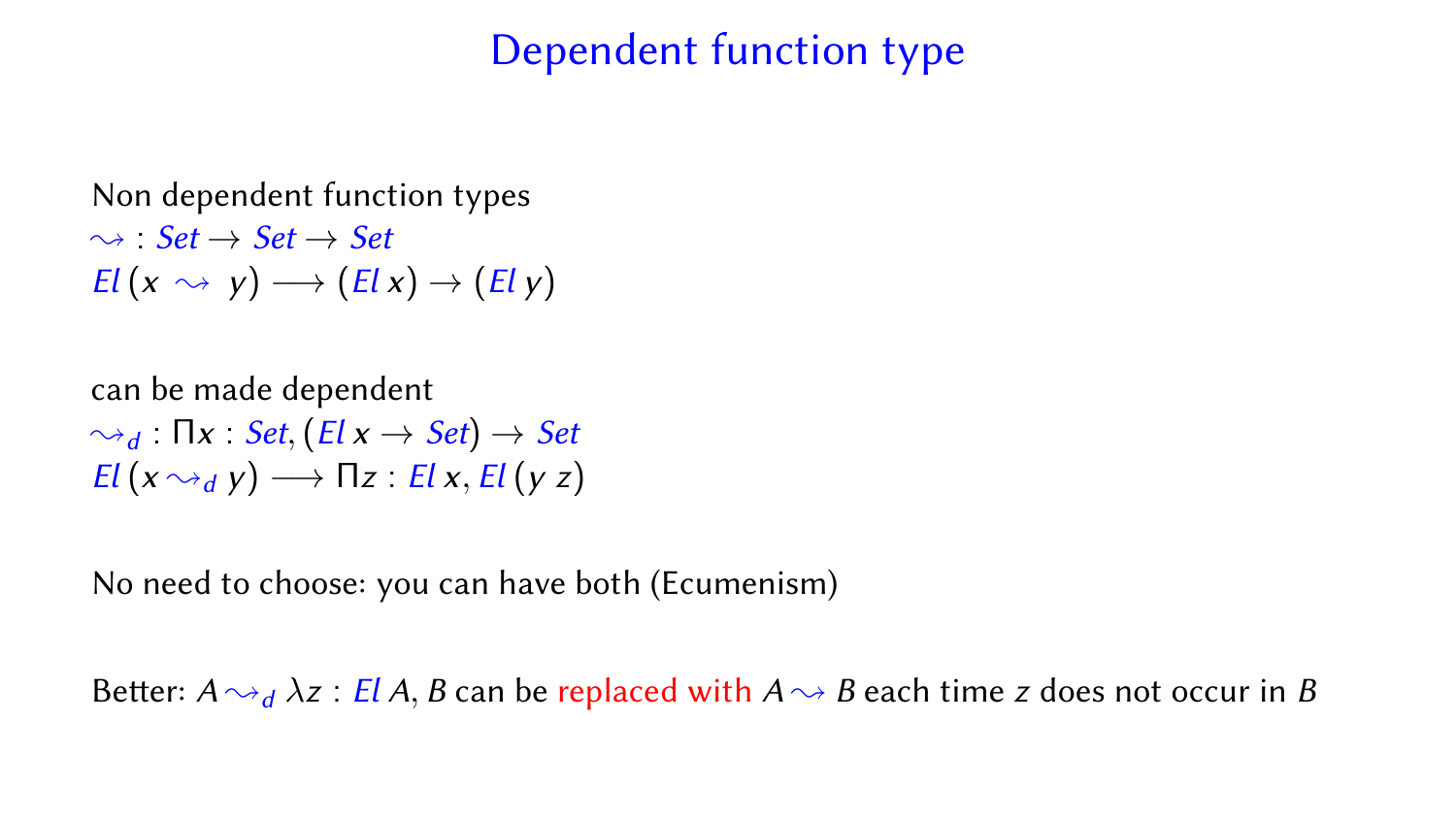### Dependent implication

In the same way  $\Rightarrow$  can be made dependent

$$
\Rightarrow_d : \Pi x : Prop, (Prf x \rightarrow Prop) \rightarrow Prop
$$
  
Prf(x \Rightarrow\_d y) \rightarrow \Pi z : Prf x, Prf (y z)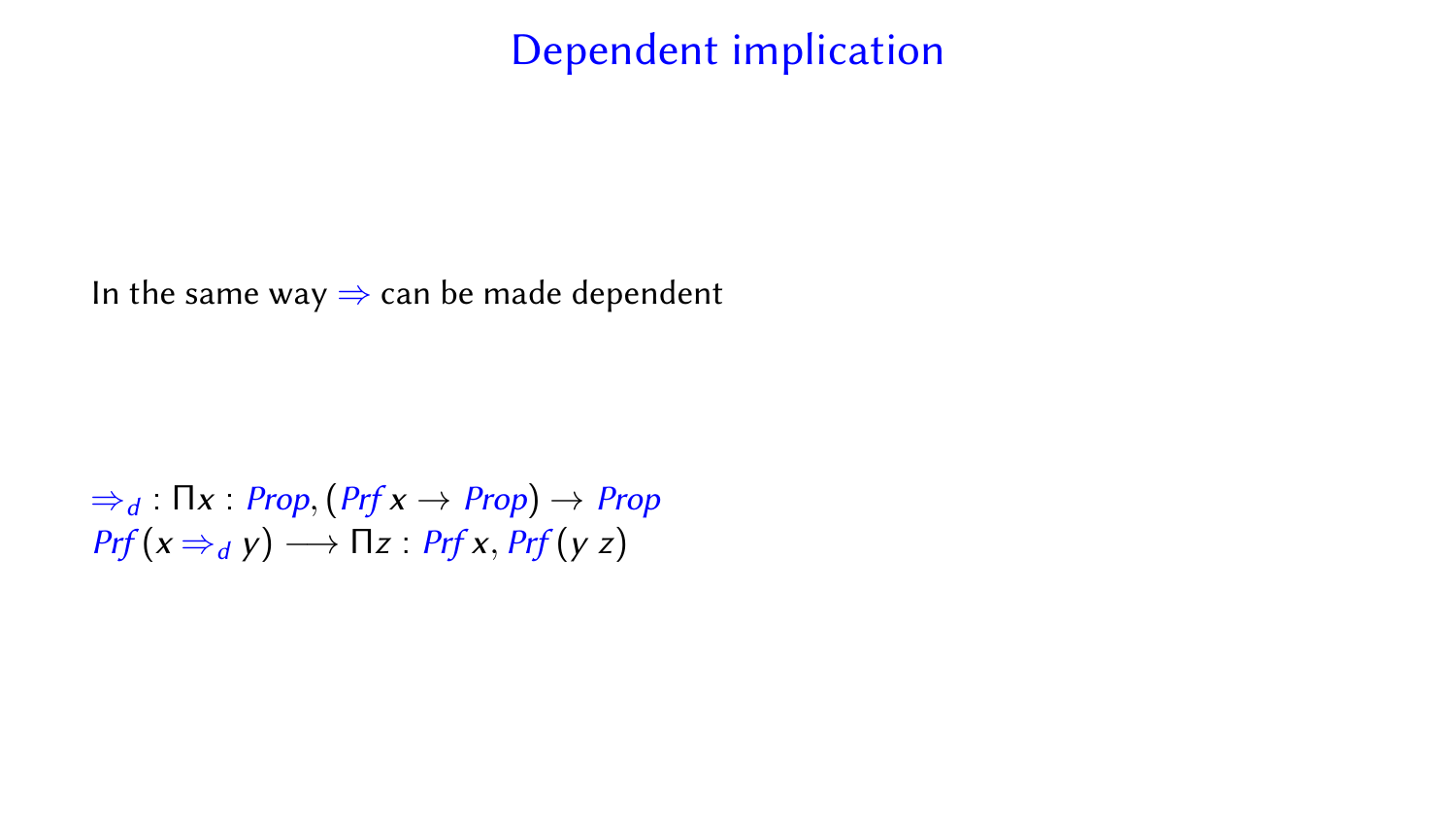#### The Calculus of constructions

With  $\Rightarrow_d, \rightsquigarrow_d, \forall$ , and a similar symbol  $\pi$  $(\langle *, *, * \rangle, \langle \Box, \Box, \Box \rangle, \langle \Box, *, * \rangle, \text{ and } \langle *, \Box, \Box \rangle)$ an expression of the Calculus of constructions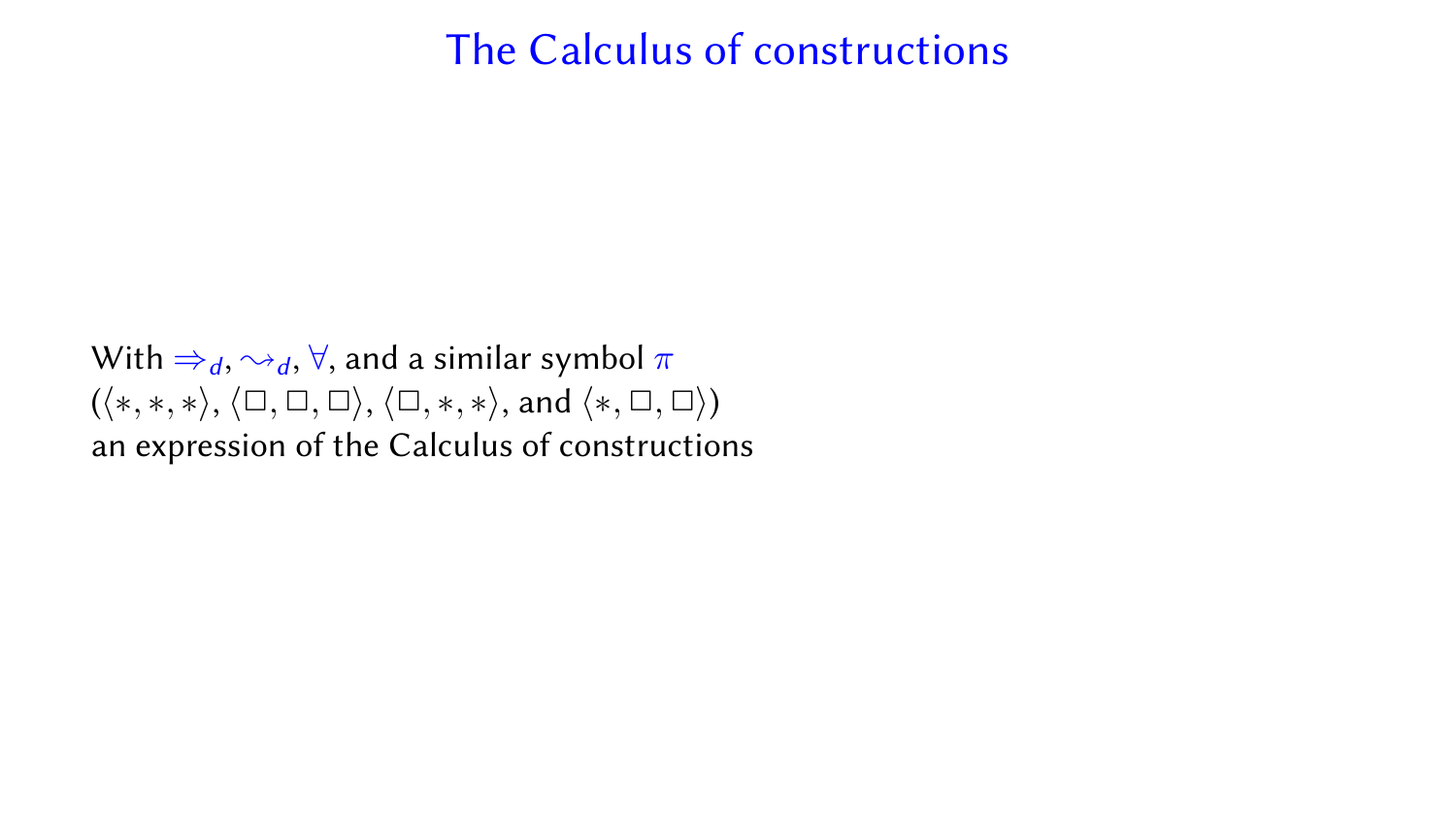# Reverse engineering proofs (Thiré)

A proof of Fermat's little theorem in MATITA

- Express it in DEDUKTI with  $\Rightarrow_d, \rightsquigarrow_d, \forall$ , and  $\pi$
- Replace  $\Rightarrow_d$ , with  $\Rightarrow$  and  $\rightsquigarrow_d$  with  $\rightsquigarrow$  when possible
- Remark that  $\Rightarrow_d, \rightsquigarrow_d$ , and  $\pi$  are not used anymore

A proof of Fermat's little theorem in Simple type theory (HOL4, HOL LIGHT, Isabelle/HOL...)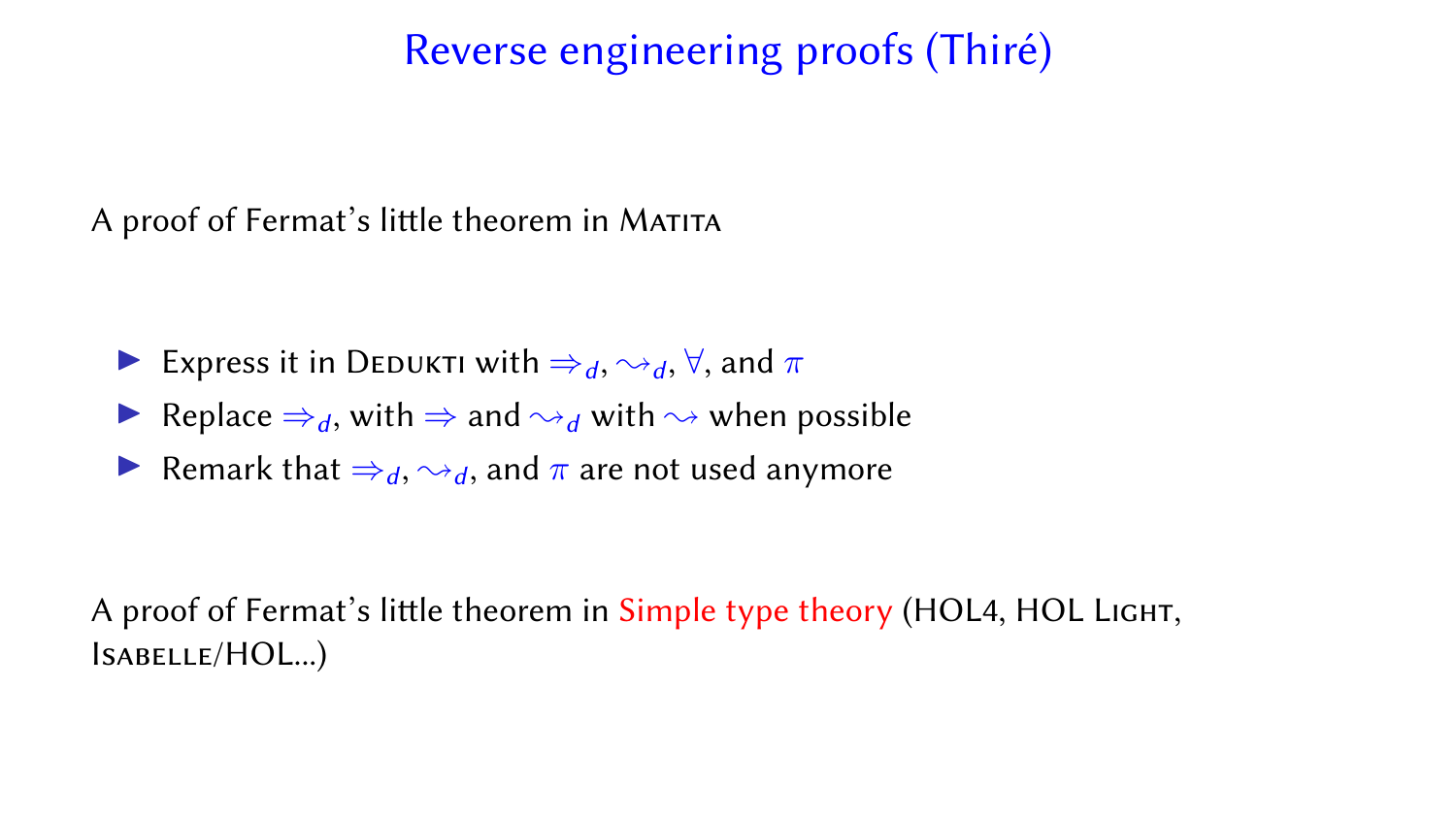IV. Predicate subtyping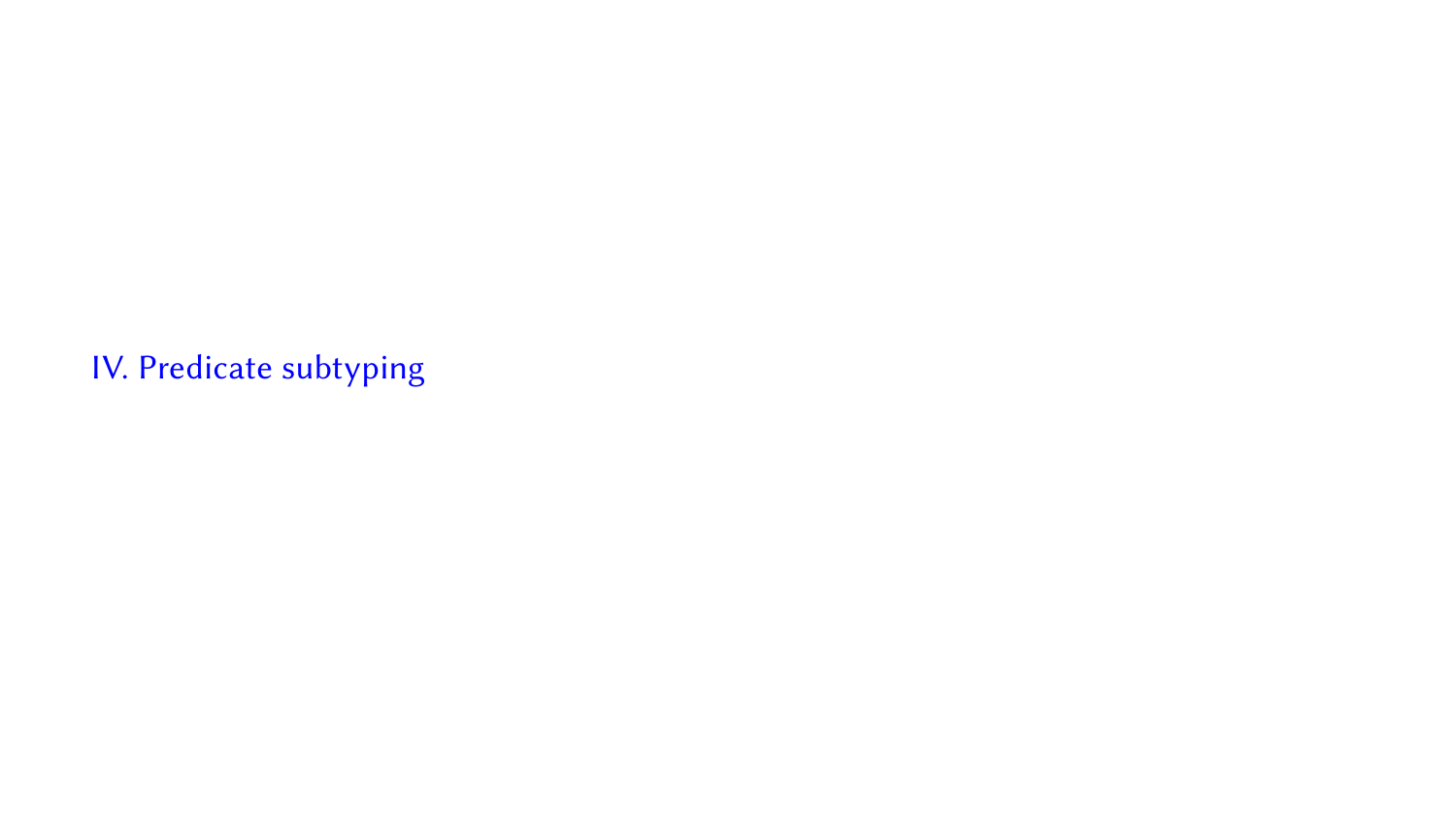```
psub : \prod t : Set, (E | t \rightarrow Prop) \rightarrow Setpair : \prod t : Set, \prod p : El t \rightarrow Prop, \prod m : El t, Prf(p | m) \rightarrow El (psub t p)\textit{pair}^\dagger : \mathsf{\Pi} t : \textit{Set}, \mathsf{\Pi} p : \textit{El } t \rightarrow \textit{Prop}, \textit{El } t \rightarrow \textit{El} \left( \textit{psub } t \textit{ p} \right)pair t p m h → pair<sup>†</sup> t p m
fst : \Gammat : Set, \Gammap : El t \rightarrow Prop, El (psub t p) \rightarrow El t
 fst t p (pair^\dagger t′ p′ m) \longrightarrow m
snd : \Pi t : Set, \Pi p : El t \rightarrow Prop, \Pim : El (psub t p), Pr (p (fst t p m))
```
(psub nat even) : Set  $(pair nat even 6 u) : (psub nat even)$ 

PVS in DEDUKTI (Hondet's course)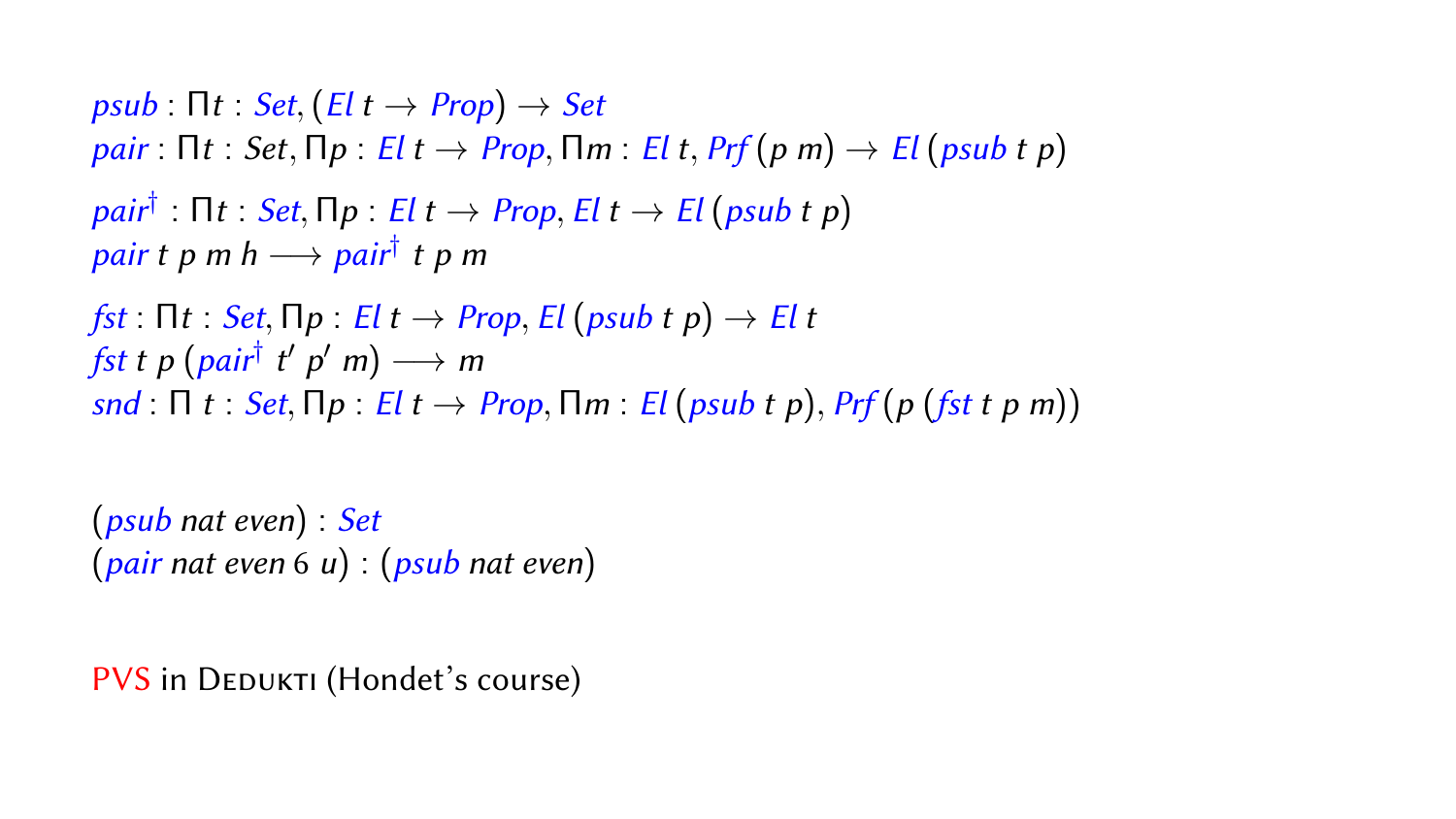### How to express a theory in DEDUKTI?

Pick cherries according to your taste